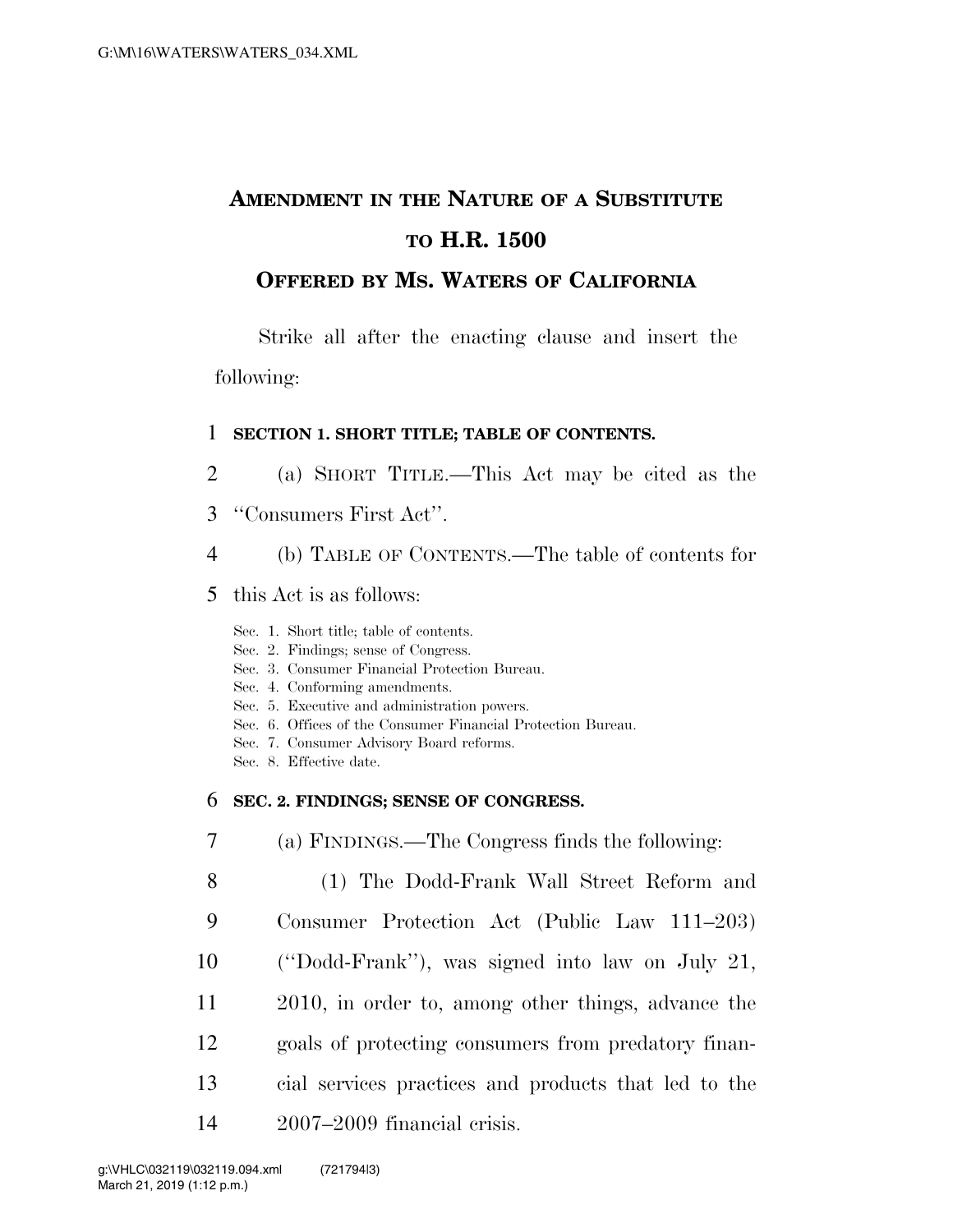$\mathfrak{D}$ 

 (2) Title X of Dodd-Frank established a new Federal independent watchdog, known as the Con- sumer Financial Protection Bureau (''Consumer Bu- reau''), with broad authority to ensure that all hard- working consumers are given clear, accurate infor- mation that they need to shop for mortgages, credit cards, and other consumer financial products or services and to protect consumers from hidden fees, abusive terms, and other unfair, deceptive, or abu- sive acts or practices through strong implementation and enforcement of Federal consumer financial laws.

 (3) Before the Consumer Bureau was estab- lished, Federal financial regulators were tasked with the dual responsibilities of supervising institutions for safety and soundness and compliance with con- sumer protections under Federal consumer financial laws. These agencies often prioritized the profit- ability of their regulated entities over the protection of consumers, even when institutions were found to have engaged in practices detrimental to their own customers' financial well-being.

 (4) Congress purposefully created the inde- pendent Consumer Bureau within the Federal Re- serve System to address past regulatory gaps in our country's financial regulatory regime—gaps that re-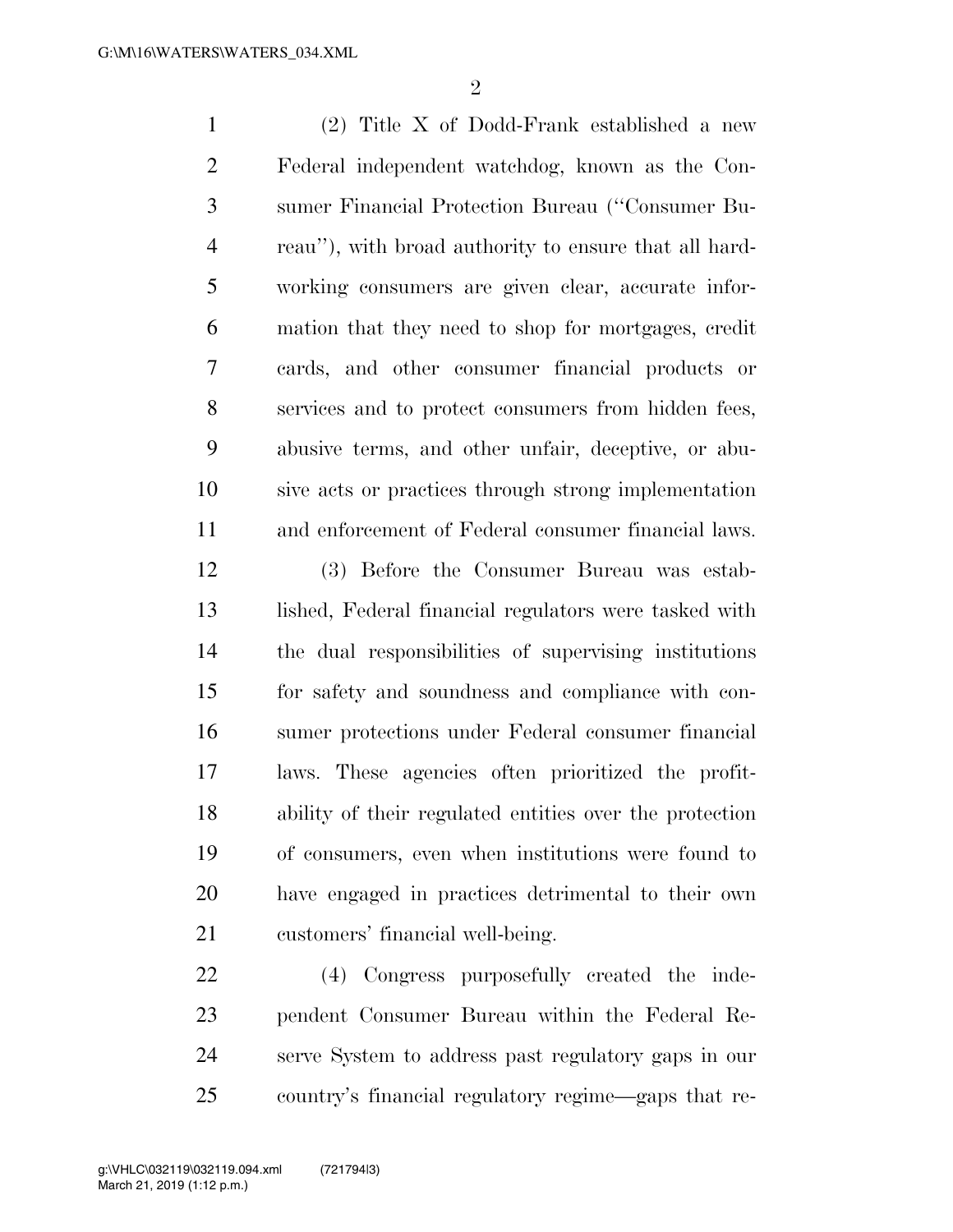| $\mathbf{1}$   | sulted in the most severe global financial crisis since |
|----------------|---------------------------------------------------------|
| $\overline{2}$ | the Great Depression. Among other things, Federal       |
| 3              | financial regulators were too reluctant to exercise     |
| $\overline{4}$ | their rulemaking, supervisory, and enforcement au-      |
| 5              | thorities to protect consumers from the misdeeds of     |
| 6              | the Consumer Bureau's regulated entities. In cre-       |
| 7              | ating the Consumer Bureau, Congress explicitly laid     |
| 8              | out in statute the Consumer Bureau's purpose, five      |
| 9              | objectives, and six primary functions. Specifically:    |
| 10             | $(A)$ Section 1021 $(a)$ of Dodd-Frank states           |
| 11             | that the Consumer Bureau, "shall seek to im-            |
| 12             | plement and, where applicable, enforce Federal          |
| 13             | consumer financial law consistently for the pur-        |
| 14             | pose of ensuring that all consumers have access         |
| 15             | to markets for consumer financial products and          |
| 16             | services and that markets for consumer finan-           |
| 17             | cial products and services are fair, transparent,       |
| 18             | and competitive".                                       |
| 19             | $(B)$ Section 1021(b) of Dodd-Frank au-                 |
| 20             | thorizes the Consumer Bureau, "to exercise its          |
| 21             | authorities under Federal consumer financial            |
| 22             | law for the purposes of ensuring that, with re-         |
| 23             | spect to consumer financial products and serv-          |
| 24             | $i$ ces— $(1)$ consumers are provided with timely       |
| 25             | and understandable information to make re-              |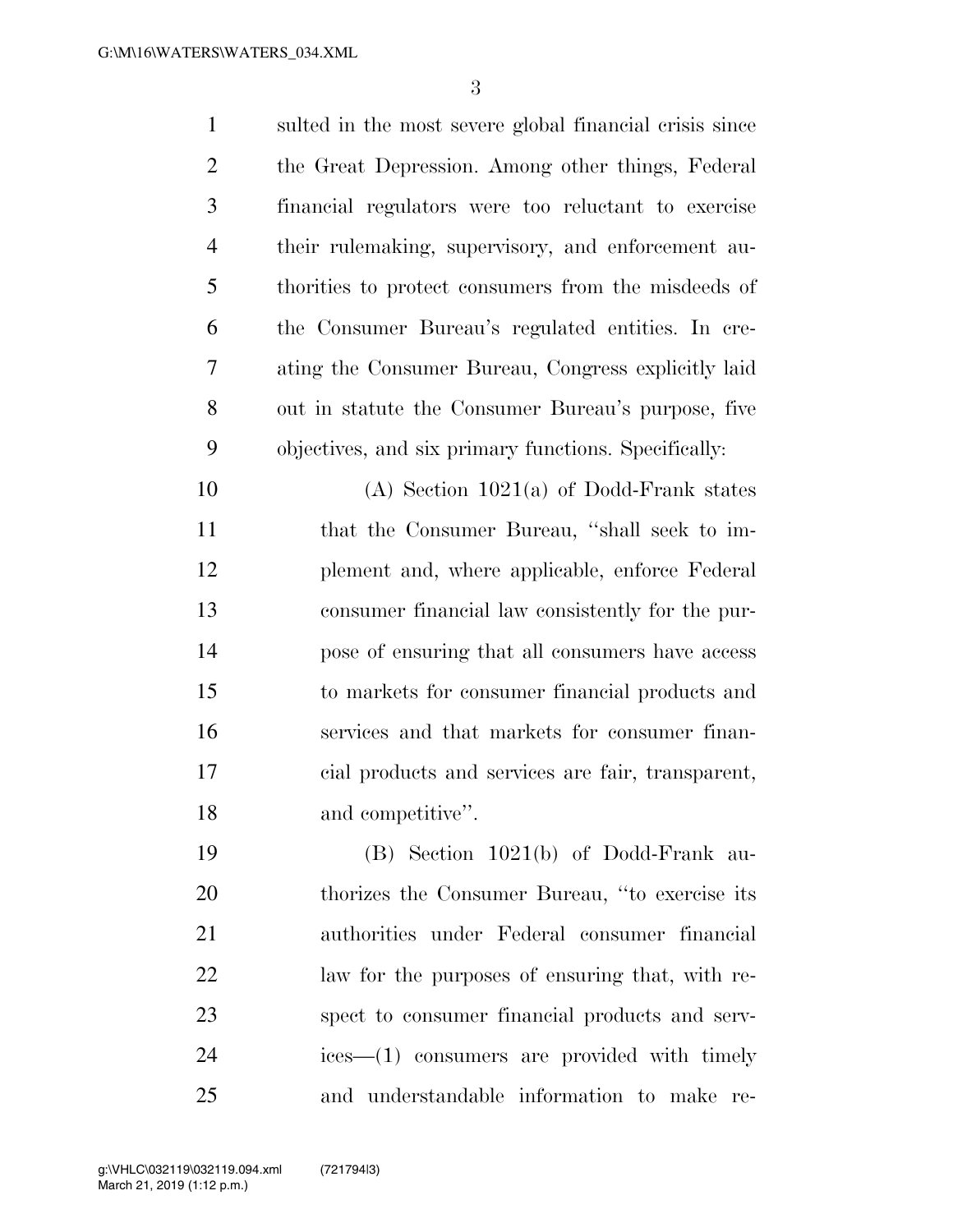sponsible decisions about financial transactions; 2 (2) consumers are protected from unfair, decep- tive, or abusive acts and practices and from dis- crimination; (3) outdated, unnecessary, or un- duly burdensome regulations are regularly iden- tified and addressed in order to reduce unwar- ranted regulatory burdens; (4) Federal con- sumer financial law is enforced consistently, without regard to the status of a person as a depository institution, in order to promote fair competition; and (5) markets for consumer fi- nancial products and services operate trans- parently and efficiently to facilitate access and innovation.''.

 (C) Section 1021(c) of Dodd-Frank estab- lishes the primary functions of the Consumer 17 Bureau to be, "(1) conducting financial edu- cation programs; (2) collecting, investigating, and responding to consumer complaints; (3) col- lecting, researching, monitoring, and publishing information relevant to the functioning of mar- kets for consumer financial products and serv- ices to identify risks to consumers and the proper functioning of such markets; (4) subject to sections 1024 through 1026, supervising cov-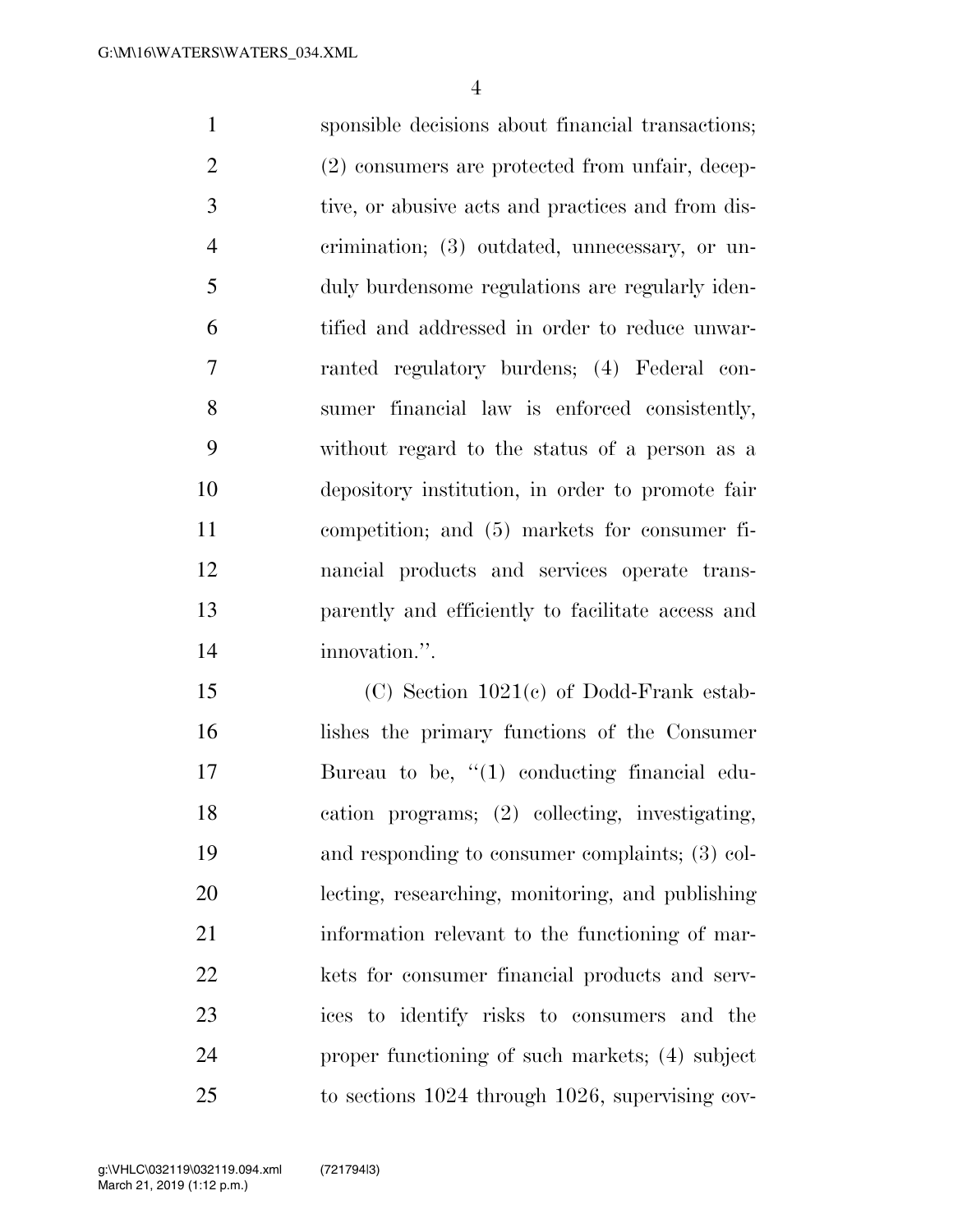ered persons for compliance with Federal con- sumer financial law, and taking appropriate en- forcement action to address violations of Fed- eral consumer financial law; (5) issuing rules, orders, and guidance implementing Federal con- sumer financial law; and (6) performing such support activities as may be necessary or useful to facilitate the other functions of the Bu-reau.''.

 (5) In doing so, Congress explicitly laid out these consumer-focused purpose, objectives, and pri- mary functions for the Consumer Bureau to ensure that all consumers and all communities are pro- tected. This is of extreme importance to commu- nities of color who have been disproportionately im- pacted by the inequities of the financial system, re- sulting in an extreme racial wealth divide. Decades of segregation and discrimination have prevented consumers of colors from amassing wealth equal to their white counterparts, while predatory financial practices of have stripped consumers of color of their nominal existing wealth. For example, over the past 30 years, the average wealth of White families has grown by 84 percent—1.2 times the rate of growth for the Latino population and three times the rate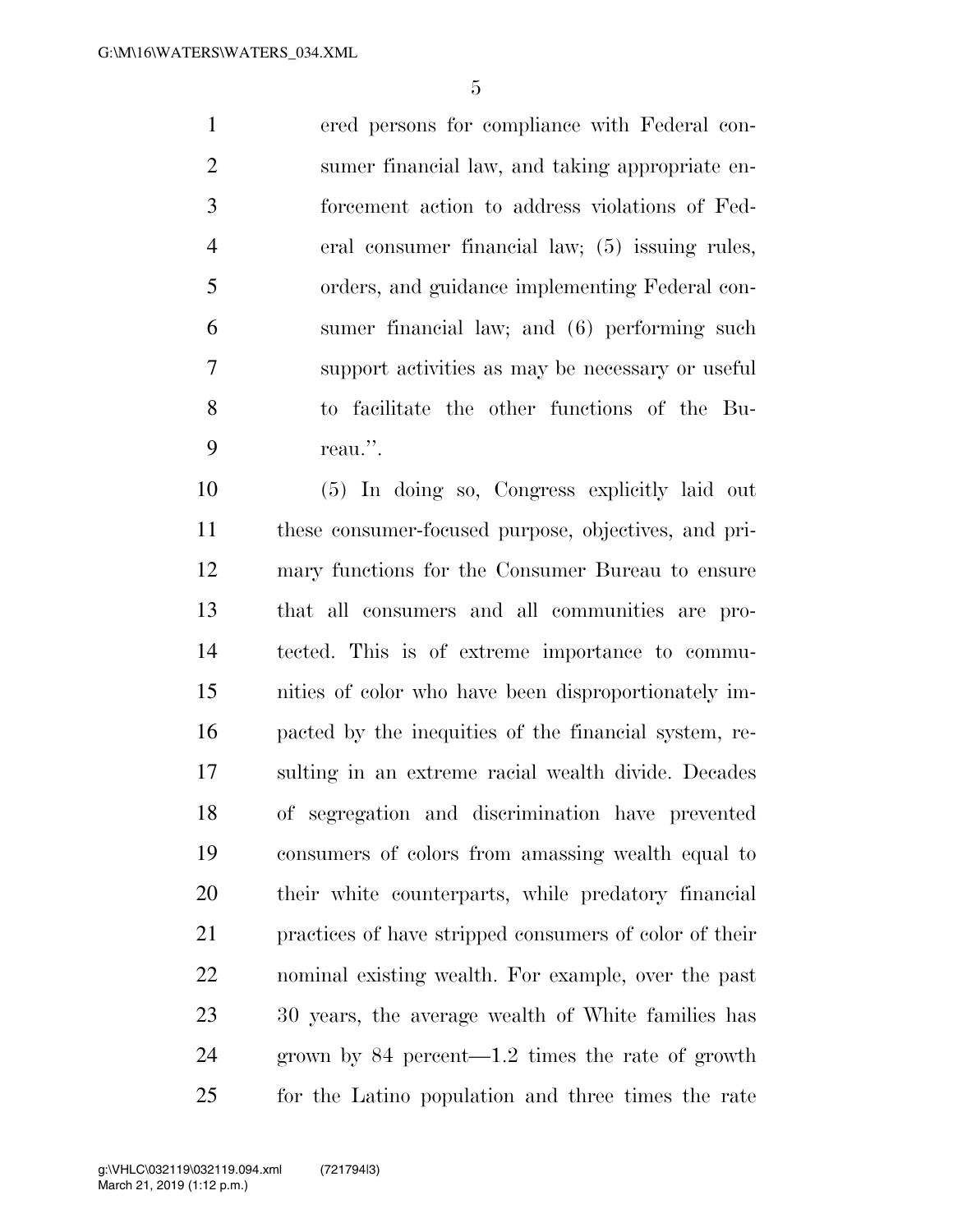of growth for the Black population. In light of his- torical practices and current-day disparities in bank- ing and lending practices, the Consumer Bureau plays a key role in protecting communities of color from wealth-stripping financial products and ensur- ing their right to wealth building opportunities. The agency's enforcement actions in auto lending, mort- gages, and credit cards, and its rulemaking efforts have sought to address the predatory financial prod- ucts such as payday loans and prepaid cards that are prolific in communities of color. The Consumer Bureau is essential in protecting vulnerable commu- nities from discriminatory financial practices that has both perpetuated and exacerbated the racial wealth gap.

 (6) Under Dodd-Frank, the Deputy Director of the Consumer Bureau shall serve as the Acting Di- rector in the absence or unavailability of the Direc- tor, until the President appoints and the Senate con- firms a new Director. Despite the plain letter of the law establishing a succession order to fill a vacancy in the Director's position and the clear legislative history underscoring the importance of having an independent Federal consumer-focused agency, when the Consumer Bureau Director Richard Cordray re-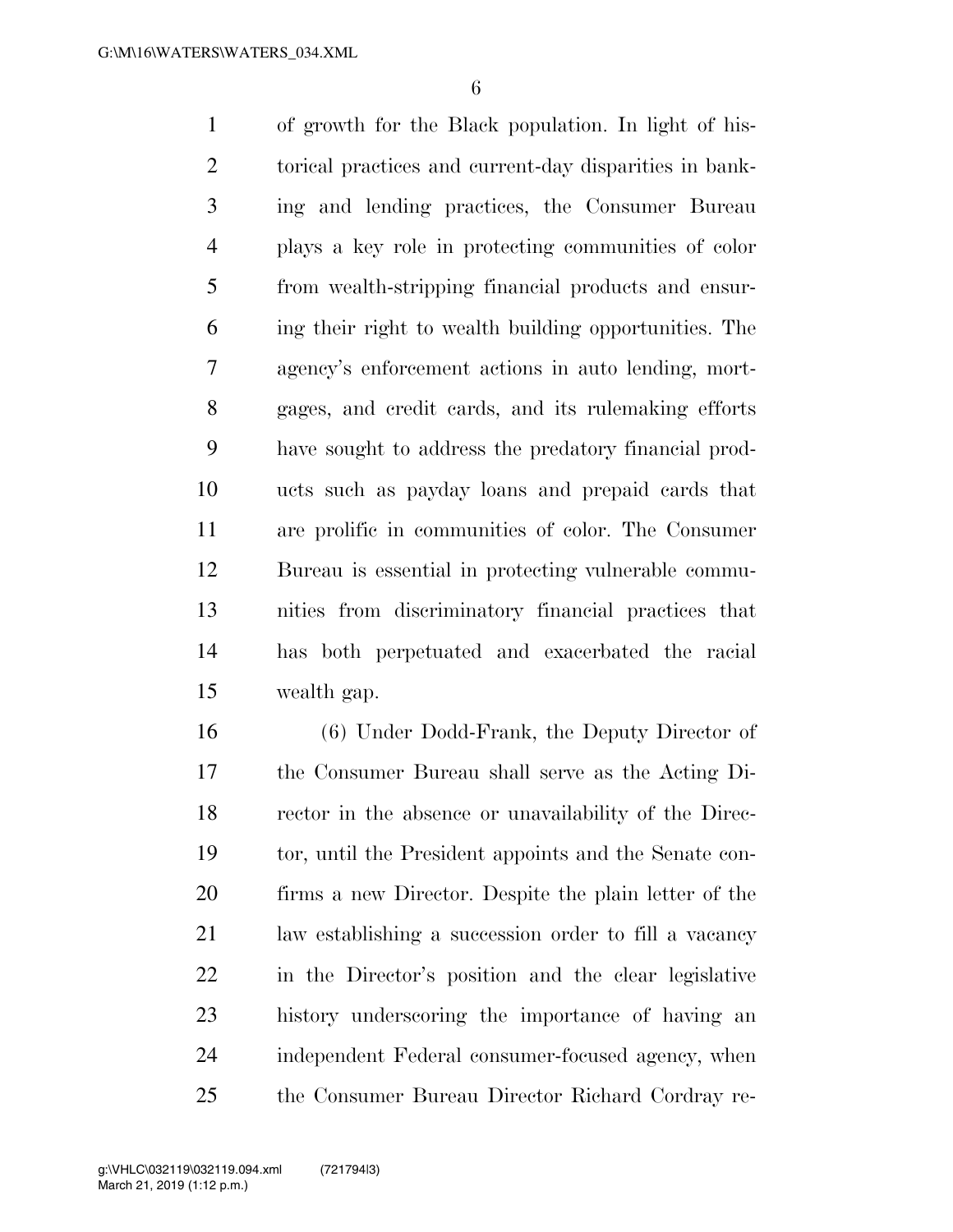signed in November 2017, President Trump refused to recognize the Deputy Director as the rightful head of the agency and instead installed Mr. Mick Mulvaney, the Director of the White House Office of Management and Budget, to serve as the Consumer Bureau's Acting Director. This appointment of a White House cabinet official to run the Consumer Bureau raises profound conflict of interest questions and undermines the vital independent nature of the agency.

 (7) Additionally, the position of Acting Director is, by its nature, intended to be a temporary assign- ment to maintain the status quo at an agency and to ensure the agency is fulfilling its statutory pur- pose and mandates, until the President appoints, and the Senate confirms a permanent Director. Nev- ertheless, during his tenure, Mr. Mulvaney instituted drastic and severe changes to the Consumer Bu- reau's daily operations and priorities contrary to the agency's statutory purpose and mandates.

 (8) The daily operations of a Federal agency are guided by its official mission contained in its long-term strategic plan. The Consumer Bureau's mission should embrace both the spirit and plain let-25 ter of the law by fully recognizing the agency's stat-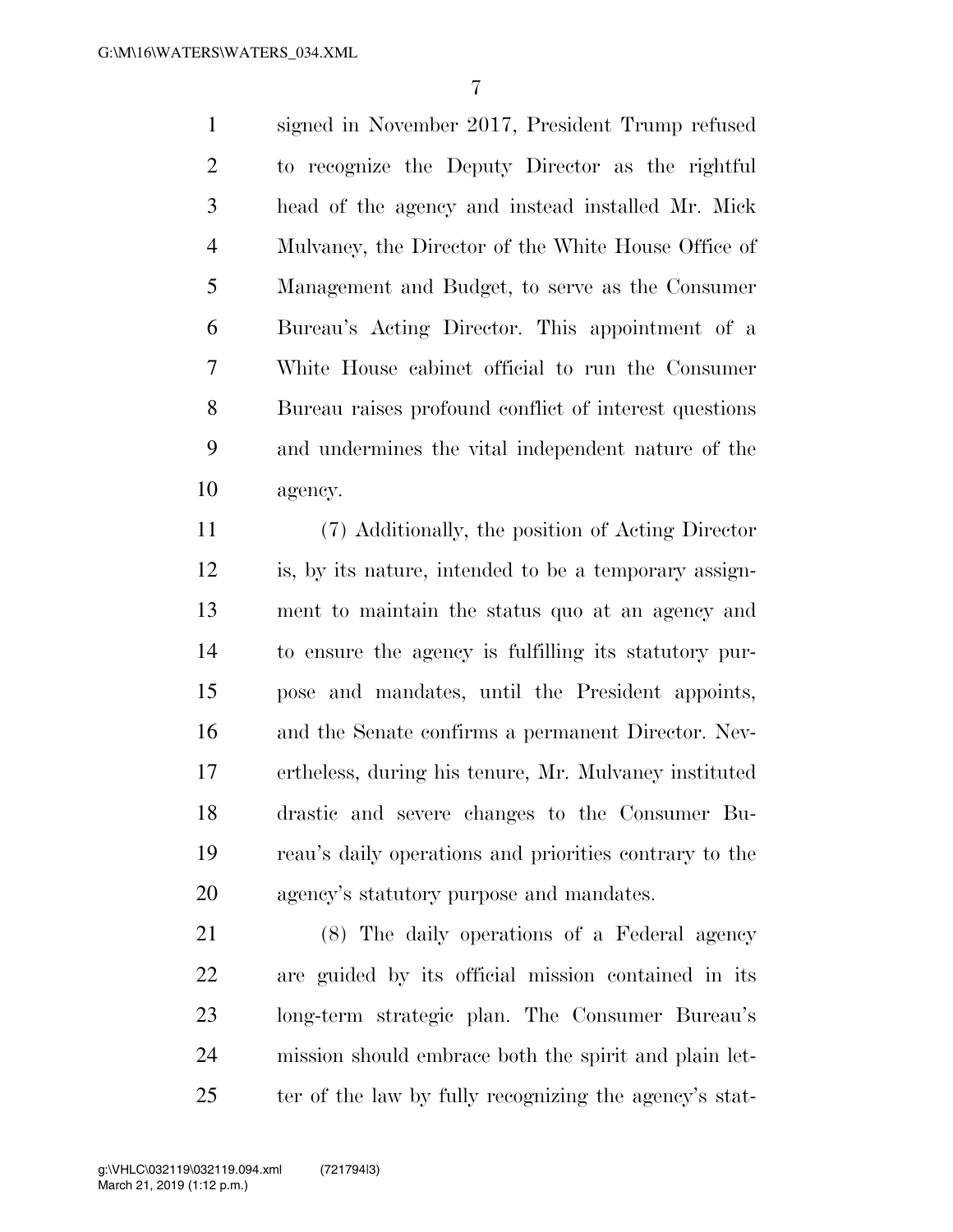utory purpose, objectives, and functions. It is trou- bling that the Consumer Bureau, under Mr. Mulvaney, issued a Strategic Plan for Fiscal Year (''FY'') 2018–FY 2022 that appears to deemphasize the Consumer Bureau's core mandate under section 1021(a) of Dodd-Frank to, ''enforce Federal con- sumer financial law consistently for the purpose of ensuring that all consumers have access to markets for consumer financial products and services'', by not referencing the importance of enforcement in its mission. Instead, it emphasizes financial education by stating that the agency's new mission is, ''[t]o regulate the offering and provision of consumer fi- nancial products or services under the Federal con- sumer financial laws and to educate and empower consumers to make better informed financial deci- sions''. This is in stark contrast from the Consumer Bureau's Strategic Plan for FY 2013–FY 2017, which stated that the agency's mission is helping, ''consumer finance markets work by making rules more effective, *by consistently and fairly enforcing those rules*, and by empowering consumers to take more control over their economic lives'' (emphasis added).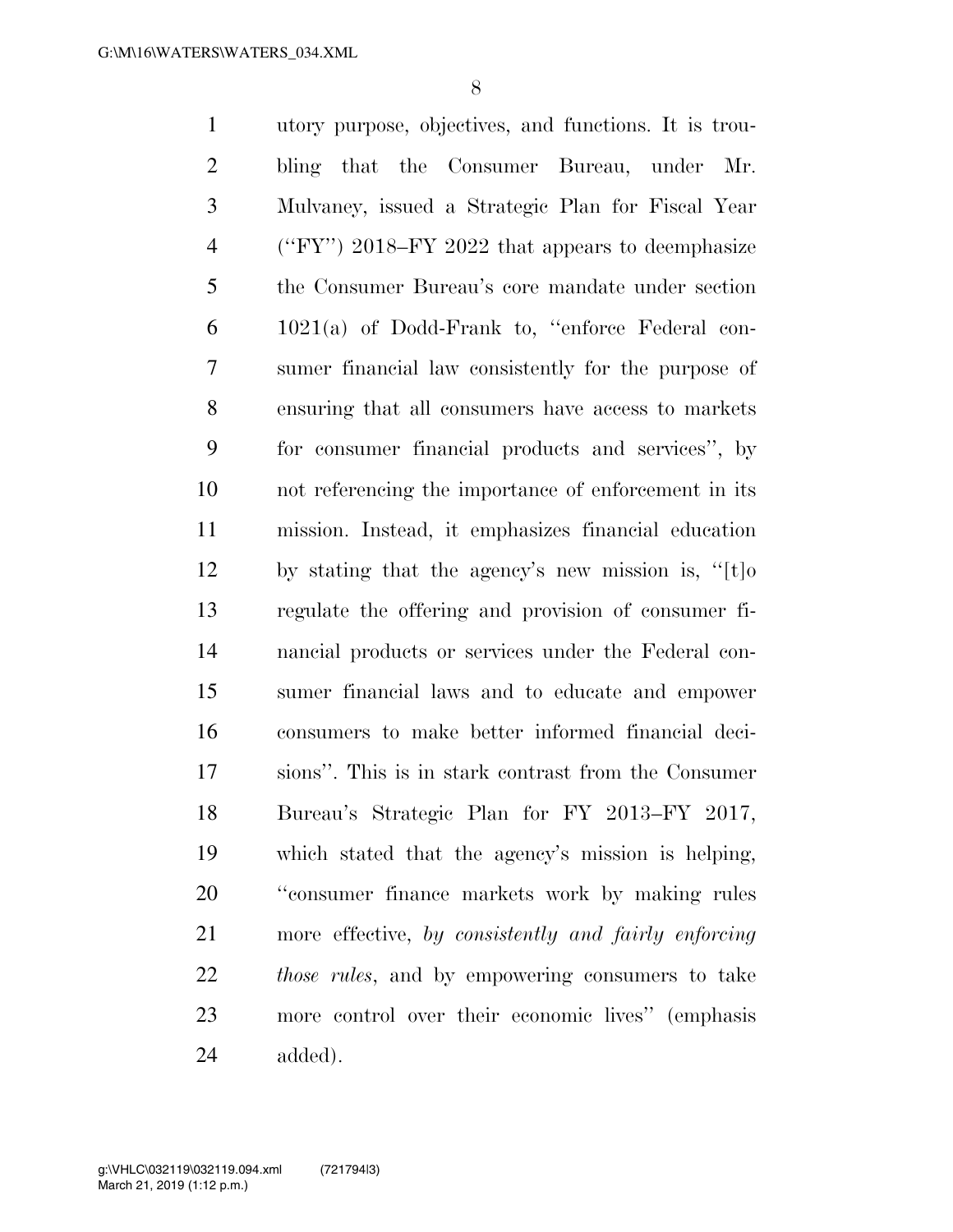| $\mathbf{1}$   | (9) Mr. Mulvaney has been praised by the               |
|----------------|--------------------------------------------------------|
| $\overline{2}$ | White House for his efforts to undermine the Con-      |
| 3              | sumer Bureau, with one anonymous advisor ac-           |
| $\overline{4}$ | knowledging in a July 24, 2018, Politico article that, |
| 5              | "His mission was to blow that up, which he has. He     |
| 6              | is very well-suited to the chaos.". Mr. Mulvaney's     |
| 7              | misguided actions have included, among other           |
| 8              | $\text{things}$                                        |
| 9              | (A) stopping payments from the Civil Pen-              |
| 10             | alty Fund to harmed consumers;                         |
| 11             | (B) trying to reduce the Consumer Bu-                  |
| 12             | reau's funding and staffing by initially request-      |
| 13             | ing \$0 be transferred from the Federal Reserve        |
| 14             | Board of Governors to carry out the agency's           |
| 15             | work, imposing a freeze on hiring professional         |
| 16             | career staff, and by arbitrarily directing staff to    |
| 17             | cut the agency's budget by $\frac{1}{5}$ ;             |
| 18             | (C) politicizing the work of the Consumer              |
| 19             | Bureau by making unusual efforts to fill the           |
| 20             | independent agency with political appointees;          |
| 21             | (D) reducing the Consumer Bureau's en-                 |
| 22             | forcement work, including taking only six en-          |
| 23             | forcement actions in the first three quarters of       |
| 24             | 2018 (compared with 54 enforcement actions)            |
| 25             | taken by the agency in $2015$ , 42 enforcement         |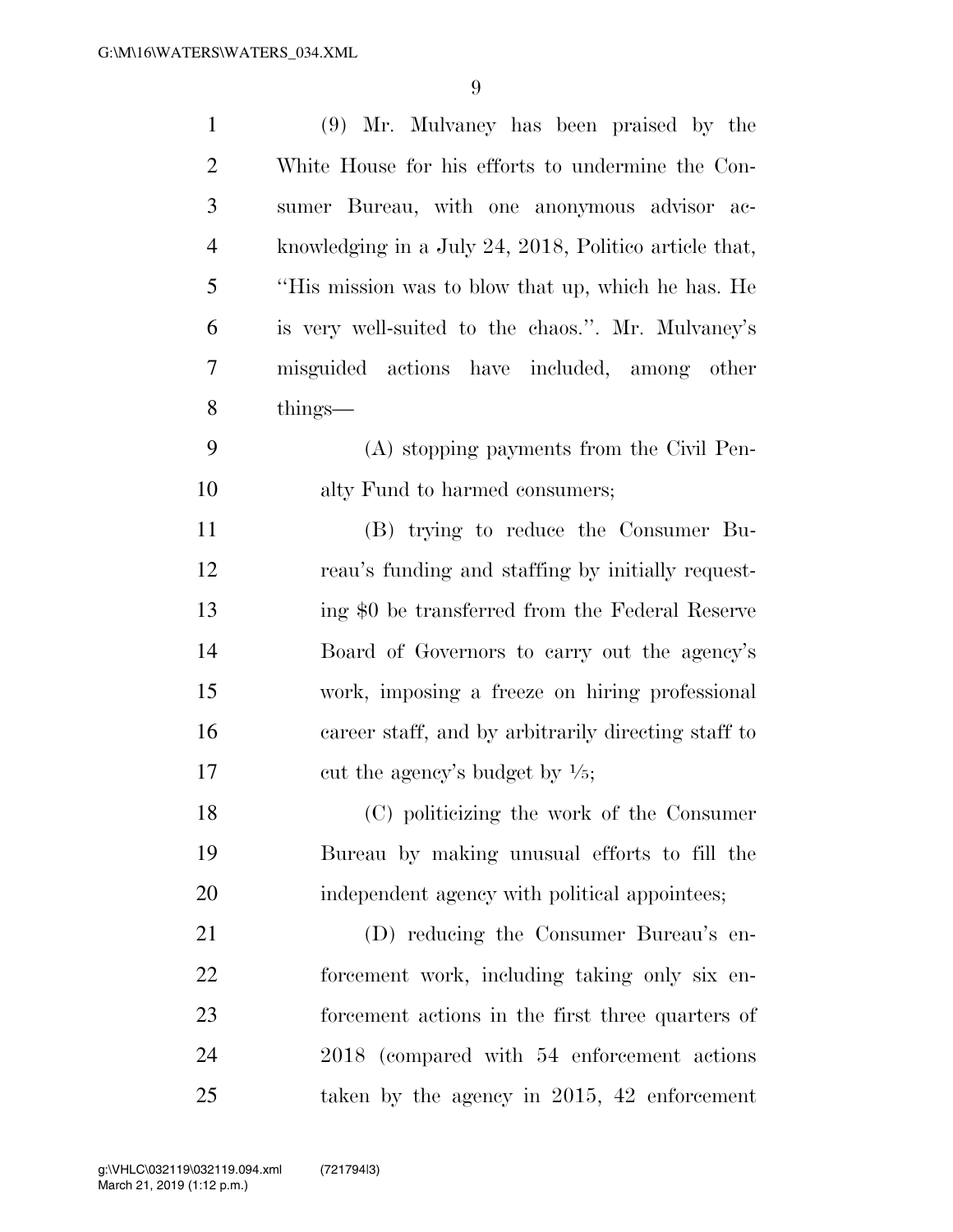actions in 2016 and 36 enforcement actions in 2017), and dropping existing lawsuits and in-vestigations into predatory payday lenders;

 (E) taking steps that would undermine ef- forts to promote fair lending and combat dis- criminatory practices, including by hiring, and later refusing to remove, a political appointee with a history of racist written commentary to oversee the Office of Supervision, Enforcement, and Fair Lending, stripping away the enforce- ment powers of the Office of Fair Lending and Equal Opportunity, seeking to curb the Con- sumer Bureau's data collection under the Home Mortgage Disclosure Act, and indicating the Consumer Bureau would reconsider its ap- proach toward enforcing the Equal Credit Op-portunity Act;

 (F) changing the role of the Office of Stu- dents and Young Consumers and, according to an August 27, 2018, resignation letter from Seth Frotman, the Consumer Bureau's former Assistant Director and Student Loan Ombuds- man, ''when new evidence came to light showing that the nation's largest banks were ripping off students on campuses across the country by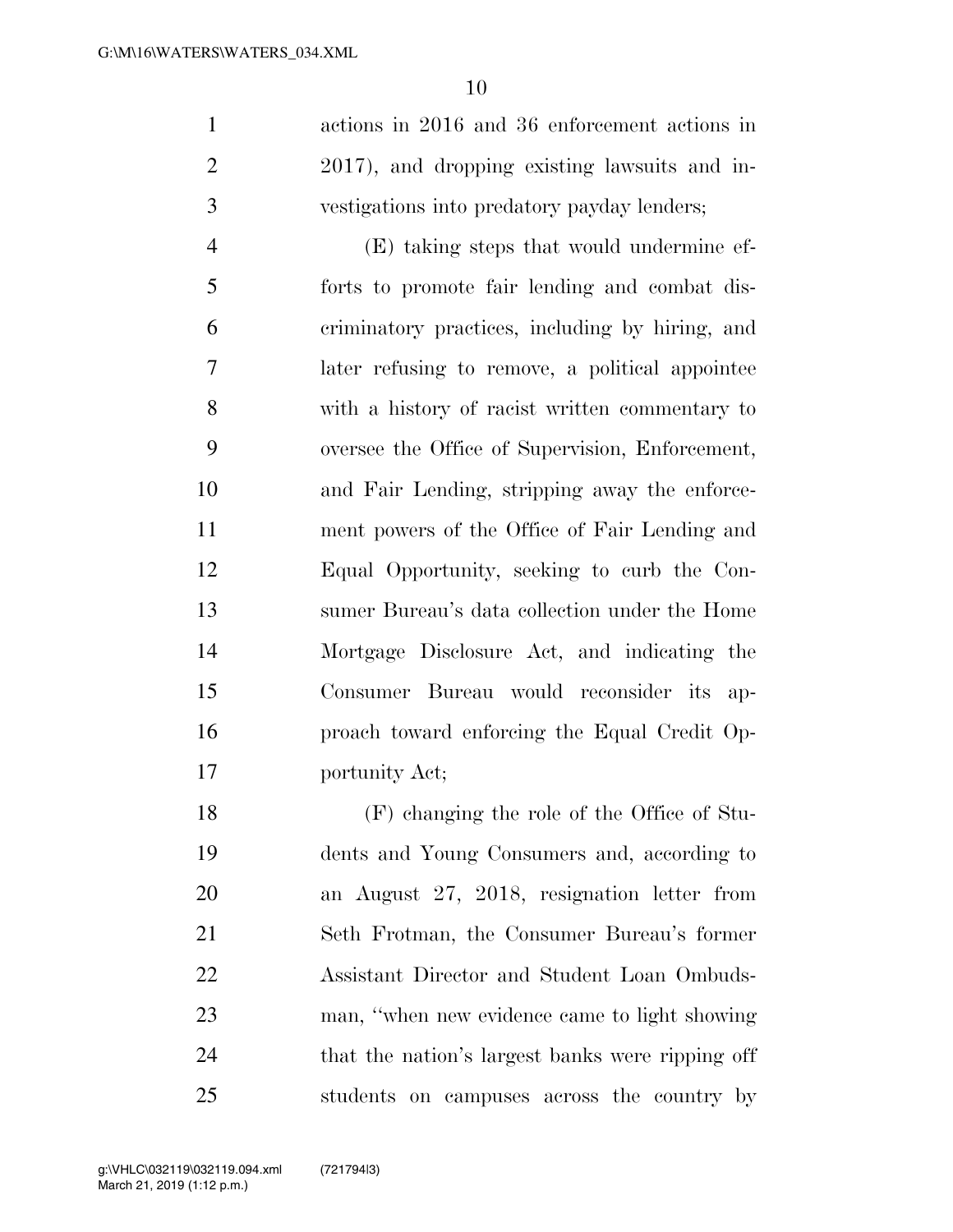saddling them with legally dubious account fees, Bureau leadership suppressed the publication of **a** report prepared by Bureau staff"; (G) abandoning the accepted and efficient

 practice of having its examiners review, as part of their routine examinations, creditors' compli- ance with the Military Lending Act in order to ensure the detection and assessment of risky activities that could jeopardize vital protections provided to active-duty servicemembers and 11 their families;

 (H) creating an Office of Cost Benefit Analysis that prioritizes businesses' expenses over harm caused to consumers, and unduly constrains oversight of the Consumer Bureau's regulated entities;

 (I) freezing data collection to the detriment of supervision and enforcement;

 (J) seeking to block the publication of the nature of consumers' complaints and how enti- ties resolved them in the publicly available and transparent Consumer Complaint Database;

 (K) restricting key input and feedback from a wide range of external stakeholders by effectively terminating members' positions on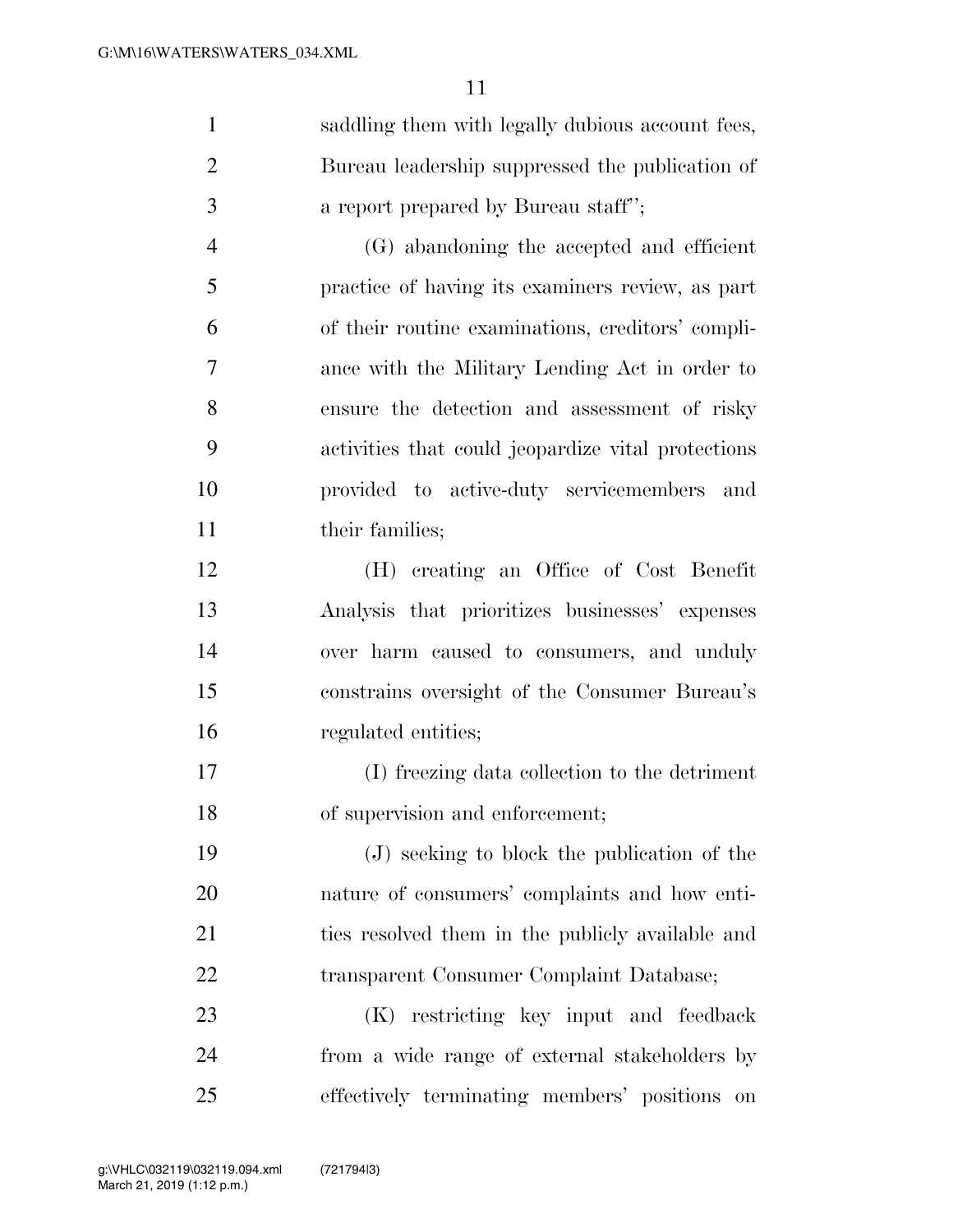1 three advisory boards, including the statutorily mandated Consumer Advisory Board;

 (L) proposing policies, including those re- garding no-action letters, model disclosure pilot projects, and product sandboxes, that could put many kinds of financial institutions in an en- forcement-free zone, letting bad actors that harm consumers off the hook entirely from en- forcement, and allowing them to ignore the law; and

 (M) neglecting to impose promptly any civil money penalty on a bank when it was found to be, among other things, improperly ob- taining consumer reports and furnishing to con- sumer reporting agencies inaccurate informa-16 tion about consumers' credit.

 (10) The repeated efforts under Mr. Mulvaney's leadership to hamstring the good work, passion, commitment, and the capacity of dedicated profes- sional, career Consumer Bureau staff to fulfill the agency's statutory mission has likely contributed to low employee morale. According to a government- wide annual survey published in December 2018 that was conducted by the nonprofit, nonpartisan Partnership for Public Service, the Consumer Bu-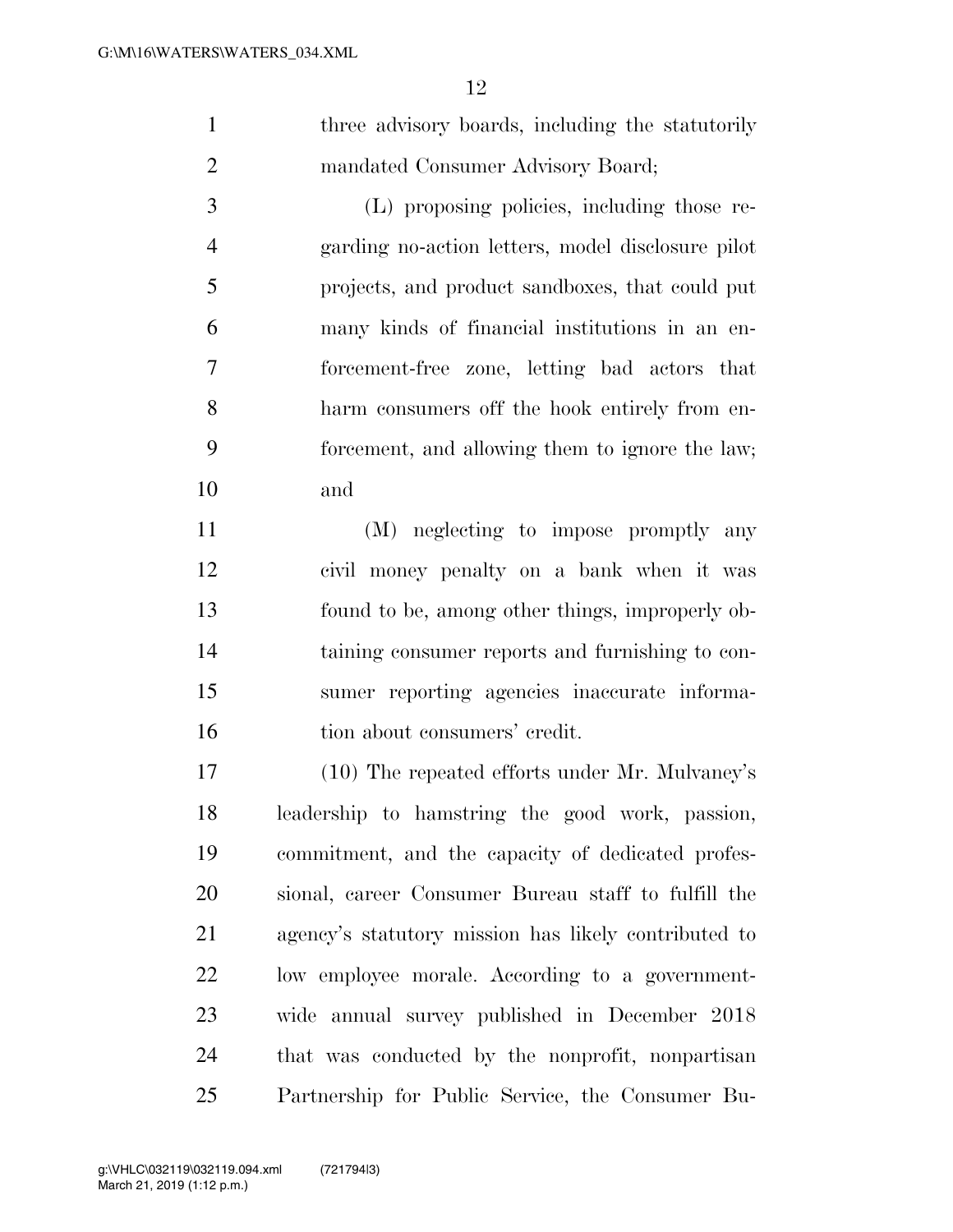reau experienced the largest decline in employee mo- rale for a government agency of its size. A workplace with low morale undermines, among other things, the agency's ability to hold bad actors accountable when they harm consumers, and if unaddressed, will distort the functioning of fair and competitive con-sumer marketplaces.

 (11) Despite the fact that the agency has been referred to as the Consumer Financial Protection Bureau since it was created in 2010, Mr. Mulvaney opted to change the agency's well-known name. Al- though this decision is supposedly intended to ensure that the agency is in compliance with Dodd-Frank, when this change is viewed in conjunction with the other detrimental actions to undermine the effective- ness of the agency, it can only be interpreted as an attempt to reduce the public's awareness of, and sig- nificant support for, the agency's role as the top Federal consumer cop as well as to obscure the public's ability to easily identify the appropriate Federal agency to contact when faced with predatory behavior by financial actors. As such, while some may view this particular decision as minor, the ac- tion served as an important symbolic and literal ma-neuver by the Trump Administration, through its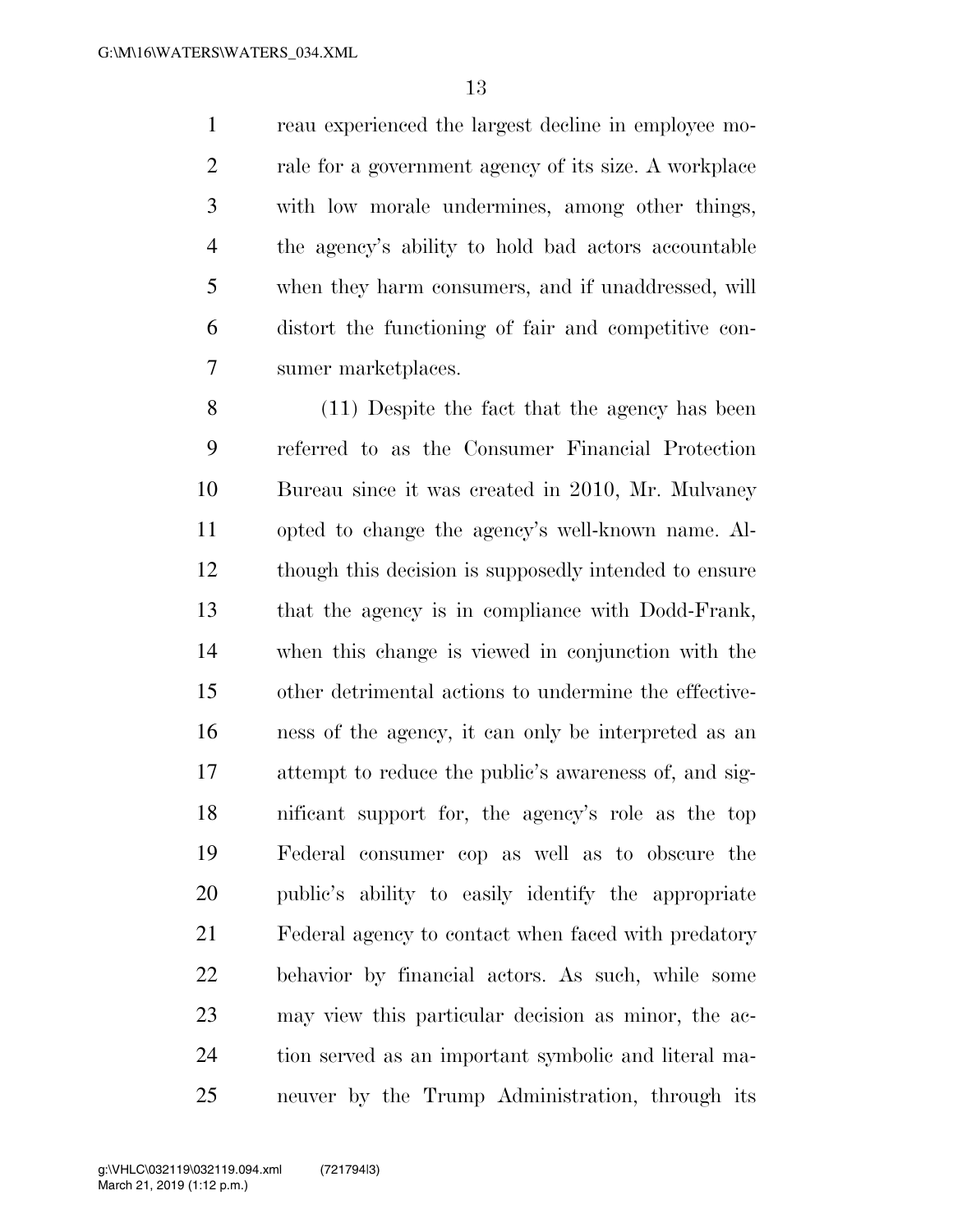appointment of Mr. Mulvaney, to diminish and un- dermine the consumer-focused mission of the Con- sumer Bureau. Director Kathy Kraninger, who was duly nominated by the President and confirmed by the Senate, announced plans in an email to staff on December 19, 2018, to reverse course and return to utilizing the agency's well-known name. However, questions remain regarding how this change will be implemented and to what extent the agency may continue to utilize Mr. Mulvaney's preferred name in certain circumstances.

 (12) During Mr. Mulvaney's more than 12- month tenure running the agency, he only appeared once before the House Financial Services Committee to discuss his activities at the Consumer Bureau. This is despite the fact that the law requires, at a minimum, the Director's testimony before the Com- mittee semi-annually. This weak congressional over- sight under the direction of the previous Republican Majority pales in comparison to their oversight of the Consumer Bureau during former Director Rich- ard Cordray's tenure. During Director Cordray's tenure, he and other senior Consumer Bureau offi- cials testified before Congress more than 60 times; the agency was compelled to produce more than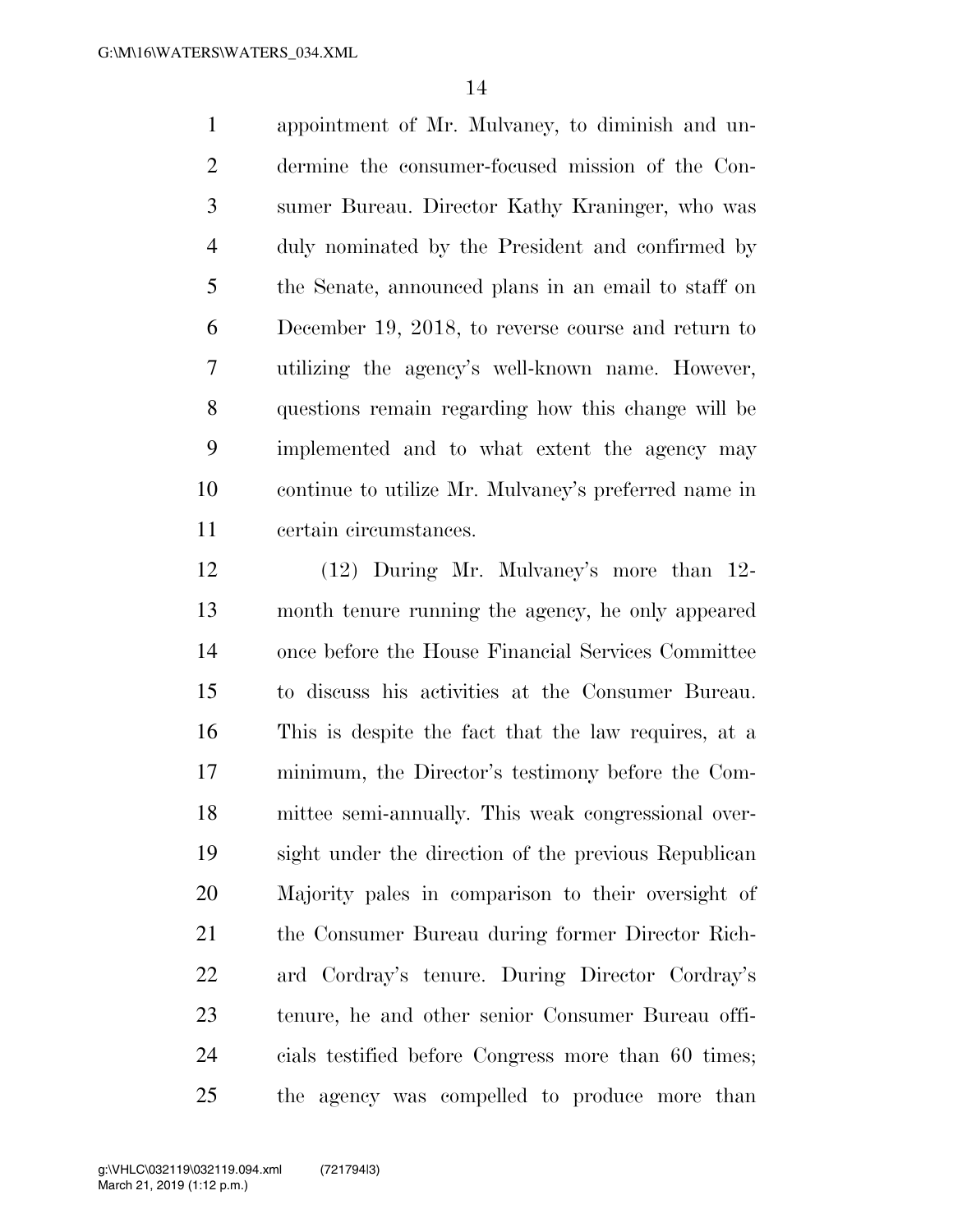200,000 pages of documents in response to over 90 letters of inquiry; more than 20 subpoenas were sent to the Consumer Bureau; and several of the Con- sumer Bureau's former and current employees were compelled to sit for depositions over 21 days, that lasted 136 hours, and produced 3,194 pages of tran-scripts.

 (13) Dodd-Frank gives the Director of the Con- sumer Bureau broad administrative and executive powers to, among other things: fix the number of, and appoint and direct, all employees of the agency; direct the establishment and maintenance of divi- sions or other offices within the agency; determine the character of, and the necessity for, the obliga- tions and expenditure of funds; and the use and ex- penditure of funds. These powers, however, are re- quired to be exercised in a manner consistent with carrying out the responsibilities under Title X of Dodd-Frank, which includes complying with the enu- merated Federal consumer financial laws under the Title, and satisfying the obligations in other applica- ble laws. Mr. Mulvaney's destructive actions have demonstrated the need for legislation to reorient the Director's discretionary authority to ensure the maintenance of all statutorily mandated policies,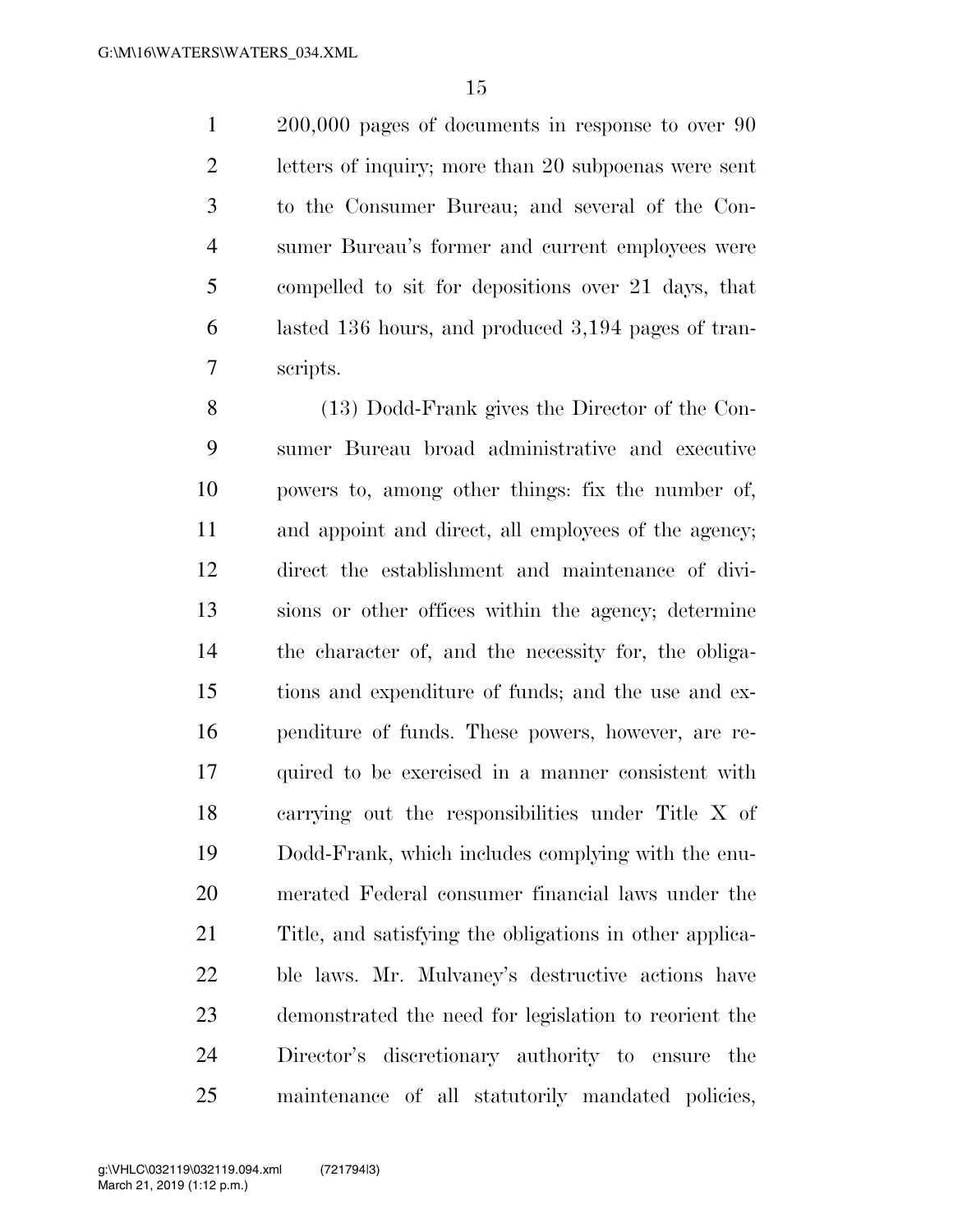functions, and offices of the Consumer Bureau re-gardless of who is leading the agency.

 (b) SENSE OF CONGRESS.—The following is the sense of Congress:

 (1) The Consumer Financial Protection Bureau should meet its statutory purpose in a transparent and accountable manner by operating in a way that is consistent with both the spirit and plain letter of the law. This includes the agency fully carrying out the agency's statutory purpose, objectives, and func- tions, and the agency being transparent, timely, and responsive to all requests from Congress.

 (2) Dodd-Frank underscores that the agency is designed to serve as an independent Federal agency that is primarily focused on the protection of all con- sumers, without any undue influence of partisan whims and special industry interests, in carrying out its responsibilities and duties.

 (3) The official name of the agency should be consistent with this mandate, and the agency should, figuratively and literally, put ''Consumers'' first by using its better-known name as the ''Consumer Fi- nancial Protection Bureau''. Thus, any remaining utilization by the agency of the name, ''Bureau of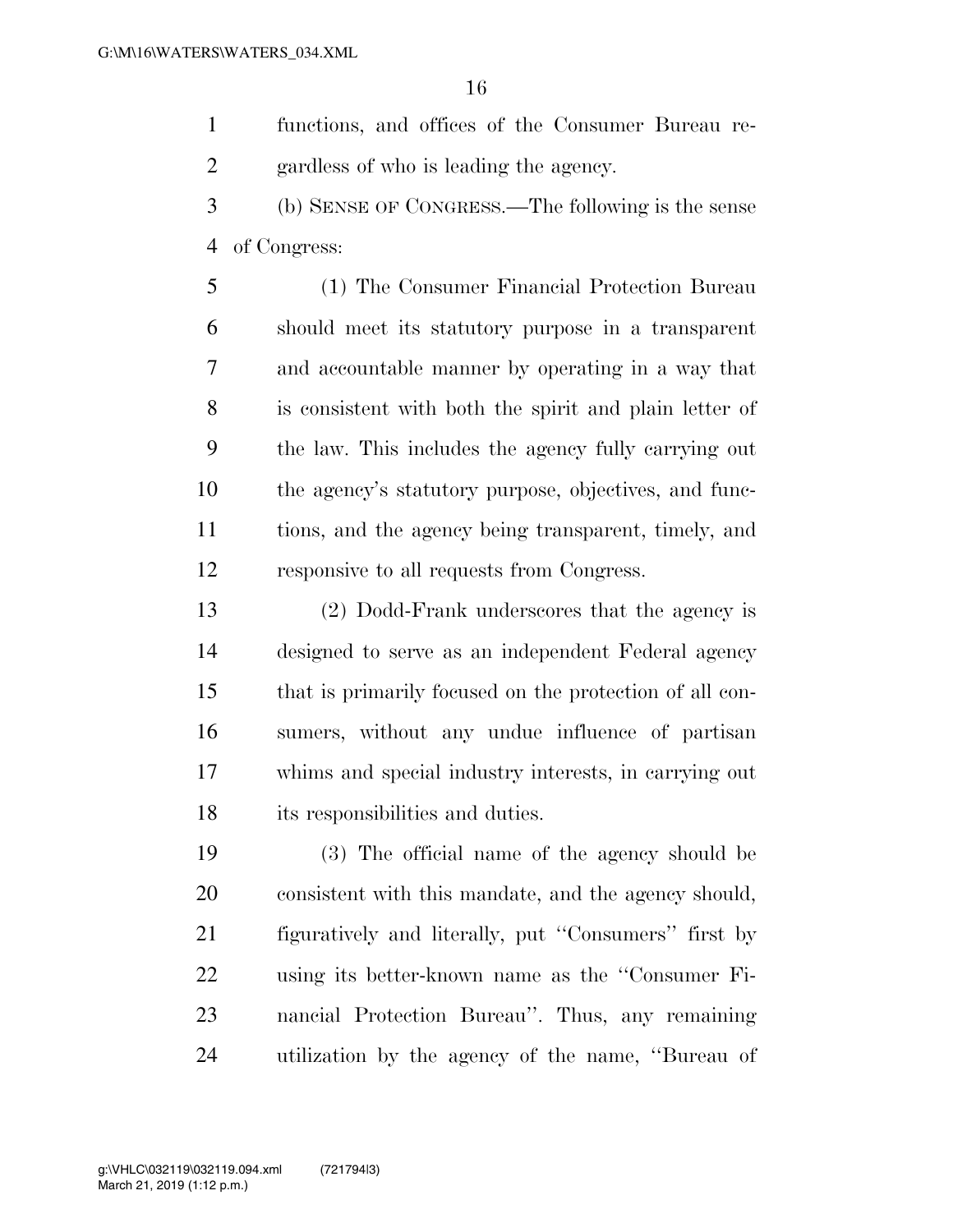Consumer Financial Protection'', or the acronym ''BCFP'', should cease in all forms.

 (4) The statute establishing the Consumer Bu- reau has been grossly misinterpreted under Mr. Mulvaney's leadership, in a manner that is incon- sistent with the agency's statutory purpose, objec- tives, and functions. One example of this was Mr. Mulvaney's inane suggestion that the statutory re- quirement for the Director to appear before relevant Congressional Committees to discuss its semi-annual reports could be interpreted as requiring the Direc-12 tor merely to attend a hearing and not answer ques- tions, despite the well-established interpretation of a similar statutory requirement for the Chair of the Federal Reserve Board of Governors to appear be- fore the House Financial Services Committee and the Senate Banking, Housing, and Urban Affairs Committee on a semi-annual basis about the mone- tary policy report, as required by the Humphrey- Hawkins Full Employment Act. In the face of such blatant and disrespectful attempts to warp the au- thorizing and oversight role of the first branch of the Federal Government—the United States Con- gress—by the Trump Administration, Congress must, in this instance, now refine the Consumer Bu-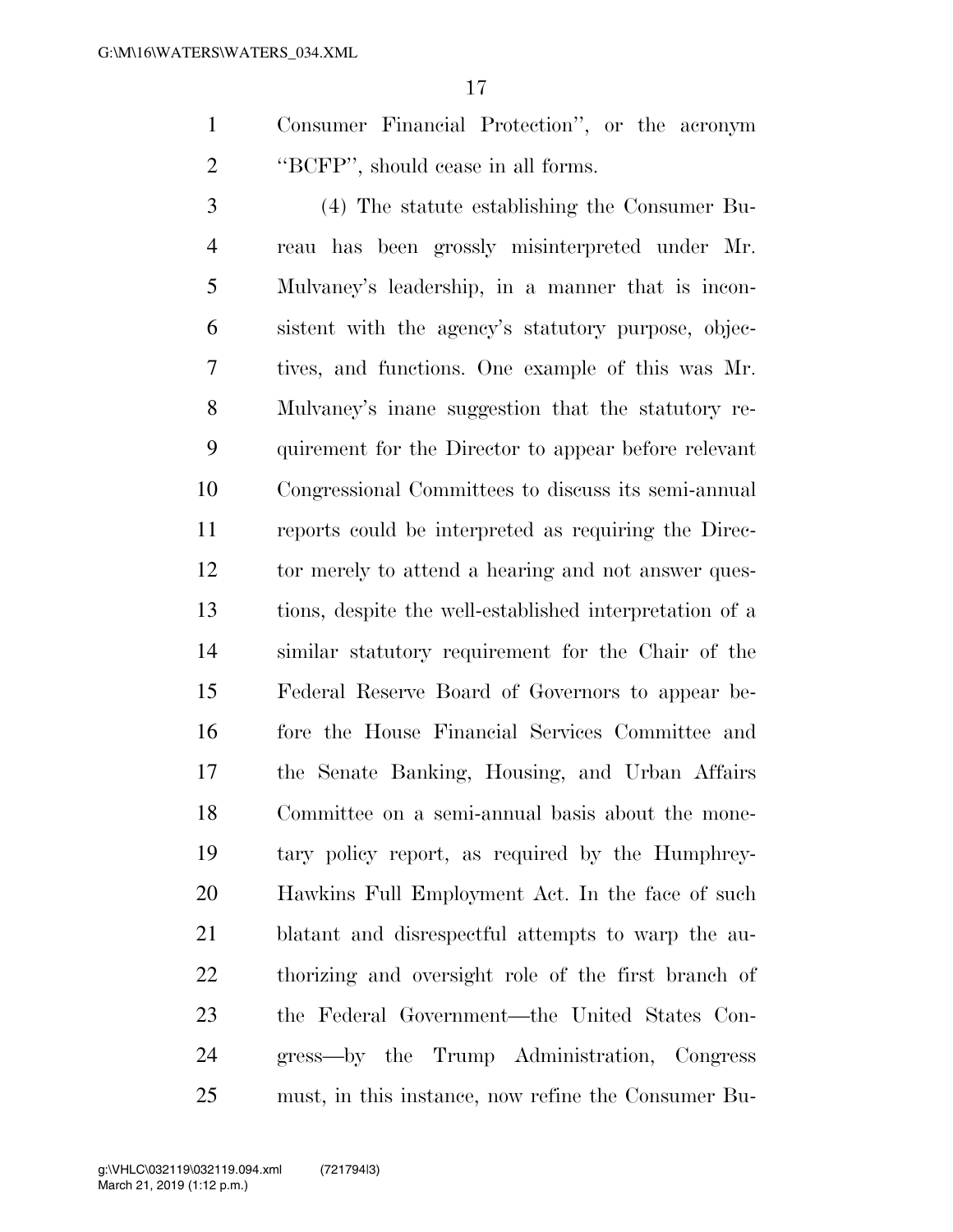reau's authority to ensure that the vital role that the Consumer Bureau should be playing within the country's financial regulatory regime is not effec-tively destroyed by the agency's current leadership.

 (5) The Consumer Bureau, now under a new Director, should promptly reverse all anti-consumer actions taken during Mr. Mulvaney's tenure, includ- ing the actions identified by this legislation, to en- sure that the agency is fully complying with its stat- utory purpose, objectives, and functions to protect all consumers, including communities of color and vulnerable populations. One important action is for the Consumer Bureau to resume robust fair lending enforcement to ensure that every consumer has fair and equal access to affordable financial products and services. Another demonstration of this would be for the Consumer Bureau to immediately resume super- vision of its regulated entities for compliance with the Military Lending Act to ensure for the most ro- bust and efficient protection of active-duty servicemembers and their families. Other examples include the Consumer Bureau significantly revising its strategic plan to align it with its statutory pur- pose, objectives and functions, and for the agency to immediately resume coordinating closely with other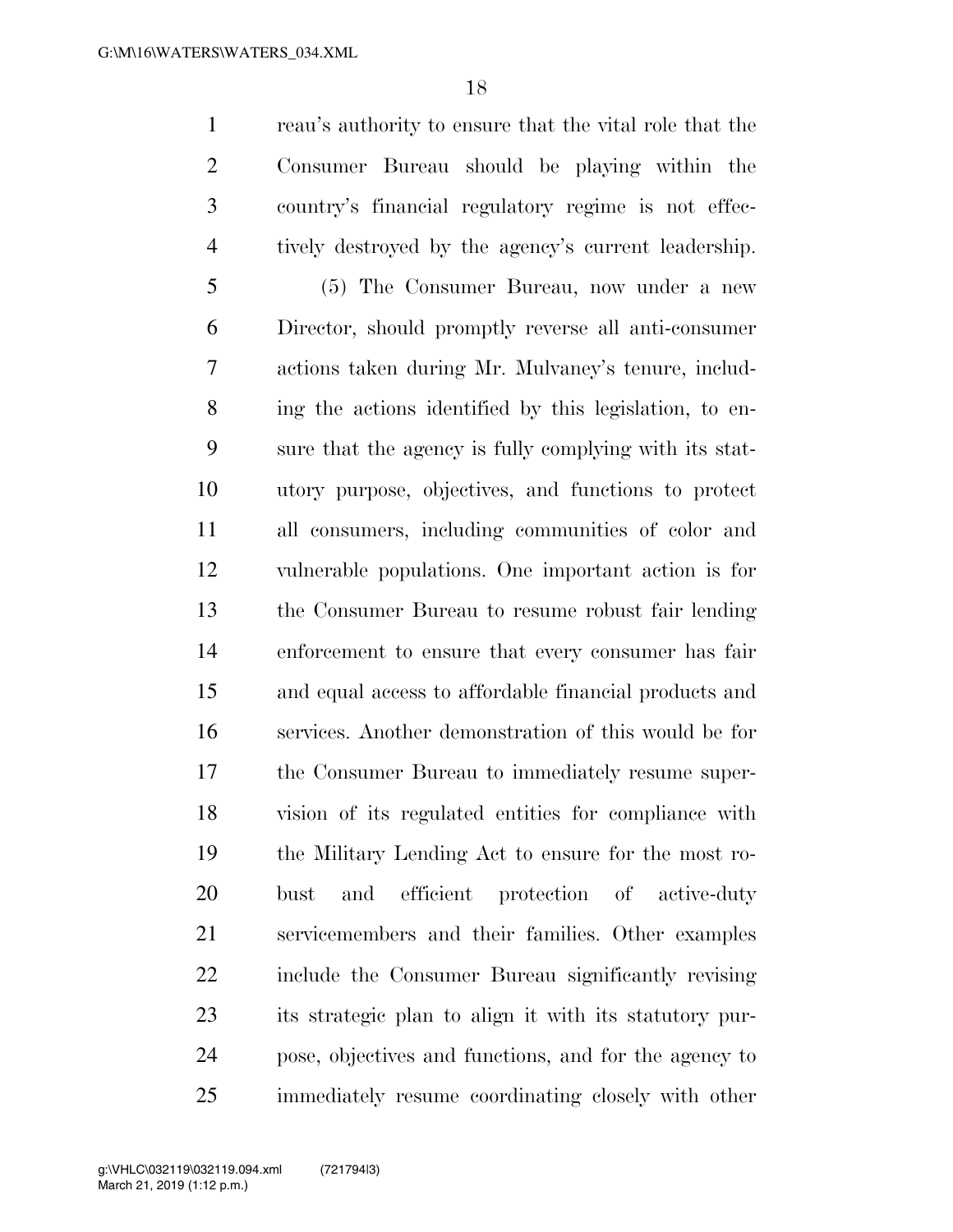Federal agencies, such as the Department of Edu- cation and the Department of Defense, and State regulators, as is required by section 1015 of Dodd- Frank to, ''promote consistent regulatory treatment of consumer financial and investment products and services.''

 (6) While the legislation is a direct response to address many of the misguided decisions that have been orchestrated under Mr. Mulvaney's leadership at the Consumer Bureau that have been exposed to the public, as of the date of the bill's introduction, and sharply criticized by numerous Federal and State officials, including law enforcement, as well as organizations representing servicemembers, senior citizens, and other vulnerable consumer populations, this legislation should not be viewed as an exhaus- tive list to fix all the damaging actions that may have occurred at this agency since the departure of former Director Cordray in November 2017, particu- larly since detailed information revealing the full scope, nature, and extent of the current flawed oper- ation of the agency, and the adverse impact result- ing from these actions, may not yet be publicly avail- able. Rather, this legislation should be interpreted as an attempt to highlight and resolve a small sample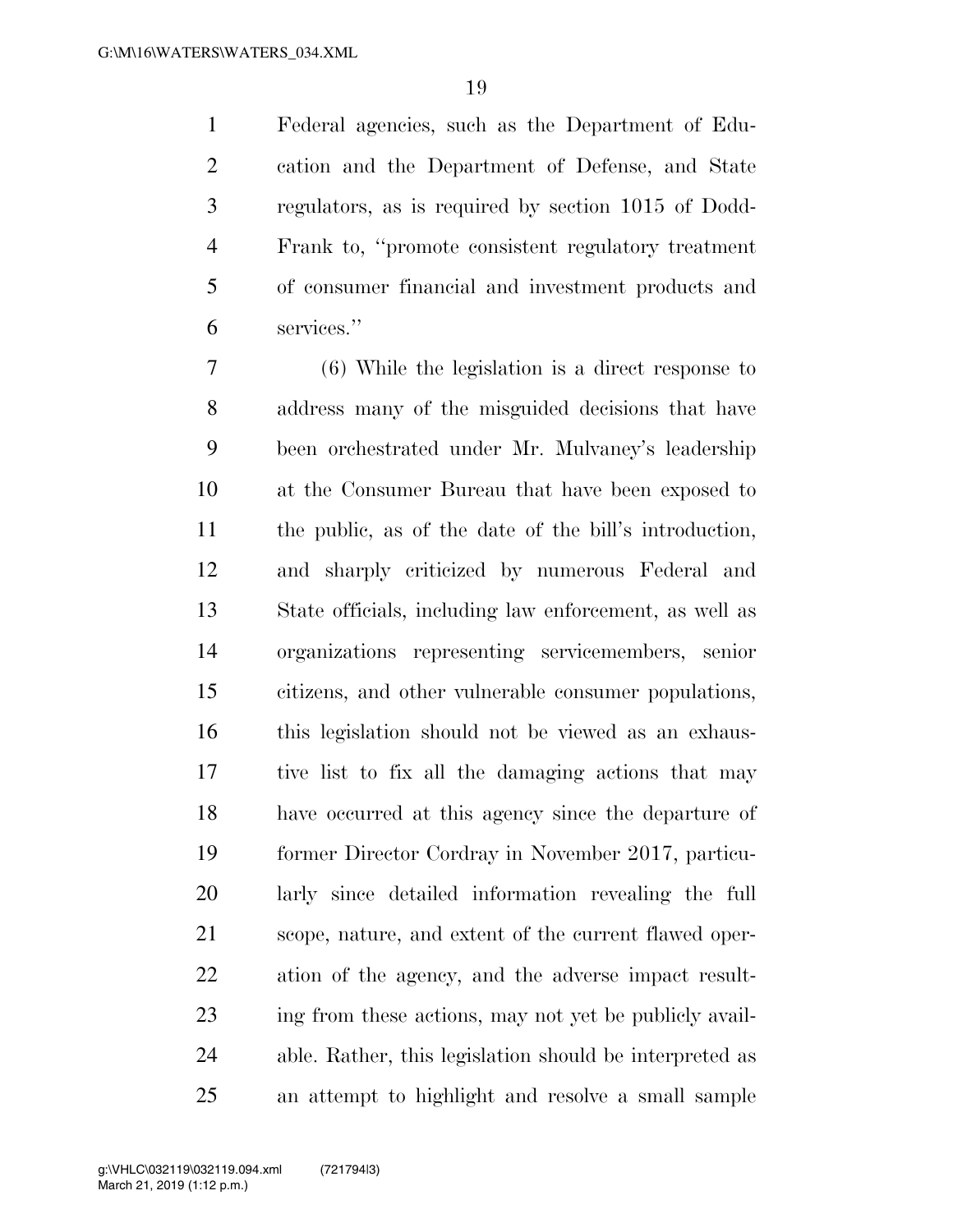of the publicly known egregious statements, deci- sions, and actions that have occurred since Novem-ber 2017.

#### **SEC. 3. CONSUMER FINANCIAL PROTECTION BUREAU.**

 (a) IN GENERAL.—Section 1011(a) of the Consumer 6 Financial Protection Act of (12 U.S.C. 5491(a)) is amended by striking ''Bureau of Consumer Financial Pro- tection'' and inserting ''Consumer Financial Protection Bureau''.

 (b) DEEMING OF NAME.—Any reference in any law, regulation, document, record, or other paper of the United States to the ''Bureau of Consumer Financial Protection'' shall be deemed a reference to the ''Consumer Financial Protection Bureau''.

 (c) NAME USE REQUIREMENT.—Section 1011 of the Consumer Financial Protection Act of 2010 (12 U.S.C. 5491) is amended by adding at the end the following:

 ''(f) NAME USE REQUIREMENT.—The Consumer Fi- nancial Protection Bureau shall refer to itself in any pub- lic communication, including on any website, as the 'Con-sumer Financial Protection Bureau' or the 'CFPB'.''.

# **SEC. 4. CONFORMING AMENDMENTS.**

 (a) IN GENERAL.—The Acts described under sub-section (b) are amended by striking ''Bureau of Consumer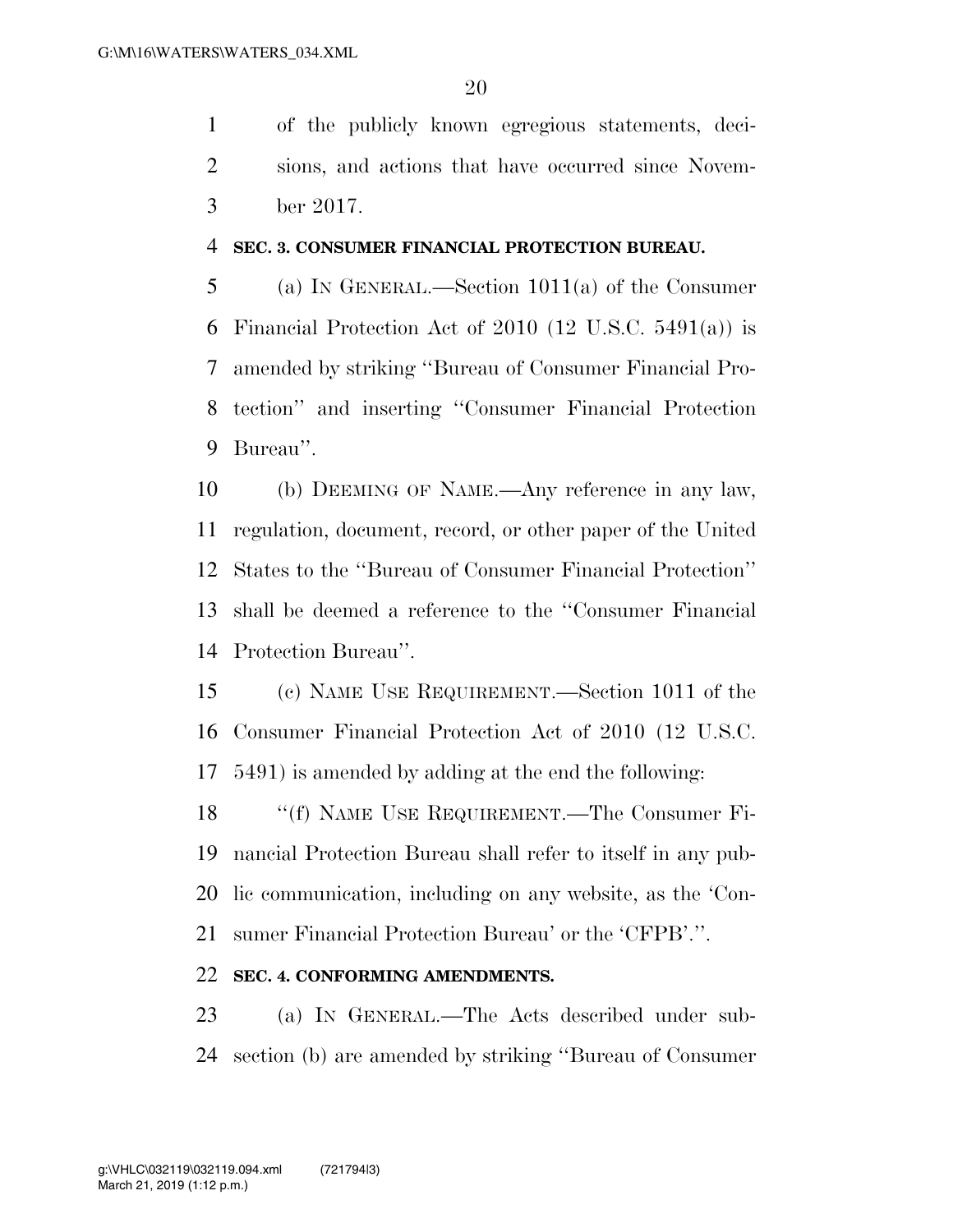| $\mathbf{1}$   | Financial Protection" each place such term appears and     |
|----------------|------------------------------------------------------------|
| $\overline{2}$ | inserting "Consumer Financial Protection Bureau".          |
| 3              | (b) ACTS TO CONFORM.—The Acts described in this            |
| $\overline{4}$ | subsection are as follows:                                 |
| 5              | (1) The Alternative Mortgage Transaction Par-              |
| 6              | ity Act of 1982 (12 U.S.C. 3801 et seq.).                  |
| 7              | (2) The Consumer Credit Protection Act (15                 |
| 8              | U.S.C. 1601 et seq.).                                      |
| 9              | (3) The Dodd-Frank Wall Street Reform and                  |
| 10             | Consumer Protection Act (12 U.S.C. 5301 et seq.).          |
| 11             | (4) The Expedited Funds Availability Act (12)              |
| 12             | U.S.C. 4001 et seq.).                                      |
| 13             | (5) The Federal Deposit Insurance Act (12)                 |
| 14             | U.S.C. 1811 et seq.).                                      |
| 15             | (6) The Federal Financial Institutions Exam-               |
| 16             | ination Council Act of 1978 (12 U.S.C. 3201 et             |
| 17             | $seq.$ ).                                                  |
| 18             | (7) The Financial Institutions Reform, Recov-              |
| 19             | ery, and Enforcement Act of 1989 (12 U.S.C. 1811           |
| 20             | note et seq.).                                             |
| 21             | (8) The Financial Literacy and Education Im-               |
| 22             | provement Act $(20 \text{ U.S.C. } 9701 \text{ et seq.}).$ |
| 23             | (9) The Gramm-Leach-Bliley Act (12 U.S.C.                  |
| 24             | $1811$ note et seq.).                                      |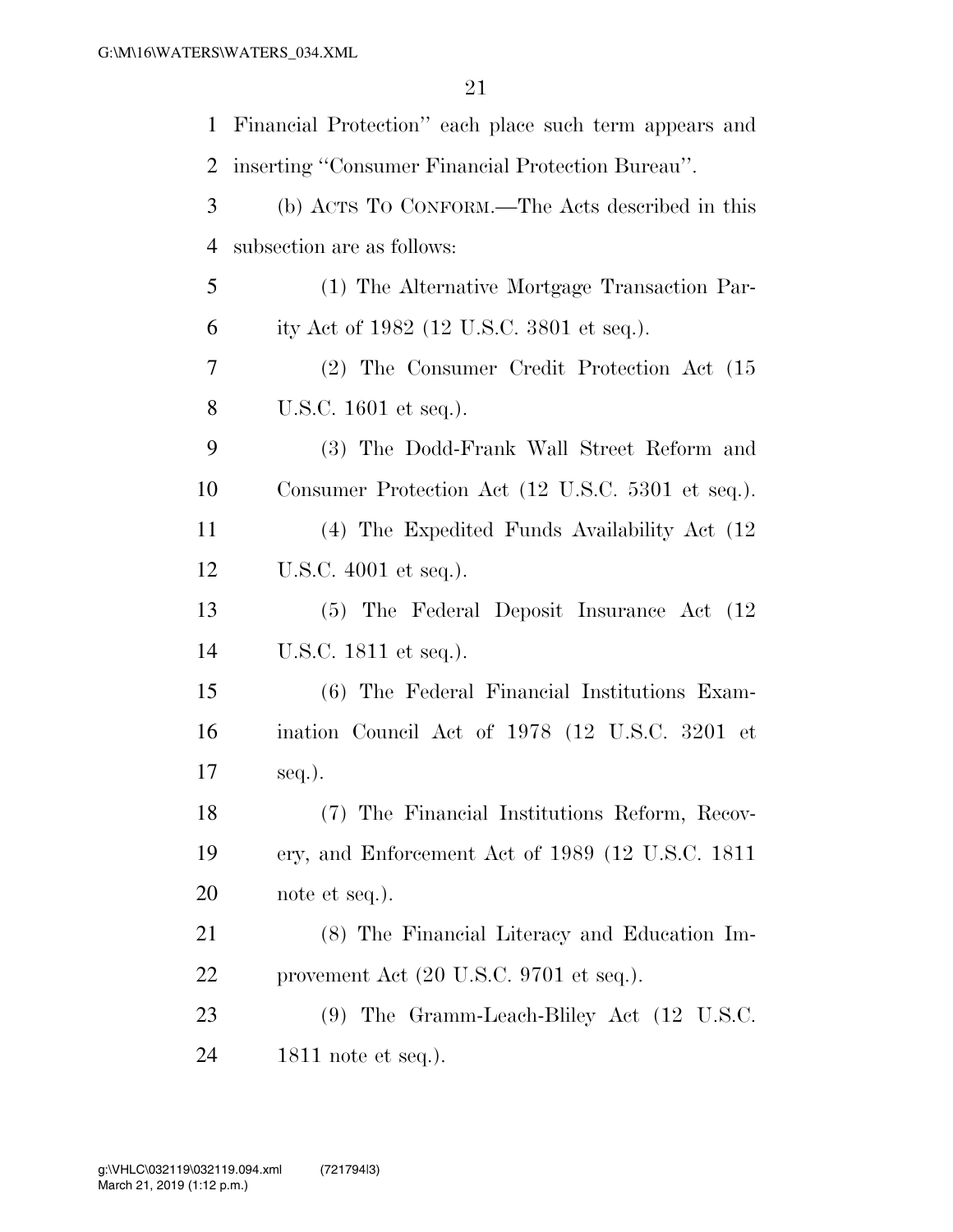| $\mathbf{1}$   | (10) The Home Mortgage Disclosure Act of           |
|----------------|----------------------------------------------------|
| $\overline{2}$ | 1975 (12 U.S.C. 2801 et seq.).                     |
| 3              | (11) The Homeowners Protection Act of 1998         |
| $\overline{4}$ | $(12 \text{ U.S.C. } 4901 \text{ et seq.}).$       |
| 5              | $(12)$ The Inspector General Act of 1978 (5)       |
| 6              | U.S.C. App 2).                                     |
| 7              | (13) The Interstate Land Sales Full Disclosure     |
| 8              | Act (15 U.S.C. 1701 et seq.).                      |
| 9              | (14) The Omnibus Appropriations Act, 2009          |
| 10             | (Public Law $111-8$ ).                             |
| 11             | (15) The Real Estate Settlement Procedures         |
| 12             | Act of 1974 (12 U.S.C. 2601 et seq.).              |
| 13             | (16) Title LXII of the Revised Statutes of the     |
| 14             | United States (12 U.S.C. 21 et seq.).              |
| 15             | (17) The Right to Financial Privacy Act of         |
| 16             | 1978 (12 U.S.C. 3401 et seq.).                     |
| 17             | (18) The S.A.F.E. Mortgage Licensing Act of        |
| 18             | 2008 (12 U.S.C. 5101 et seq.).                     |
| 19             | (19) The Telemarketing and Consumer Fraud          |
| <b>20</b>      | and Abuse Prevention Act (15 U.S.C. 6101 et seq.). |
| 21             | (20) Title 5, United States Code.                  |
| 22             | $(21)$ Title 10, United States Code.               |
| 23             | (22) Title 44, United States Code.                 |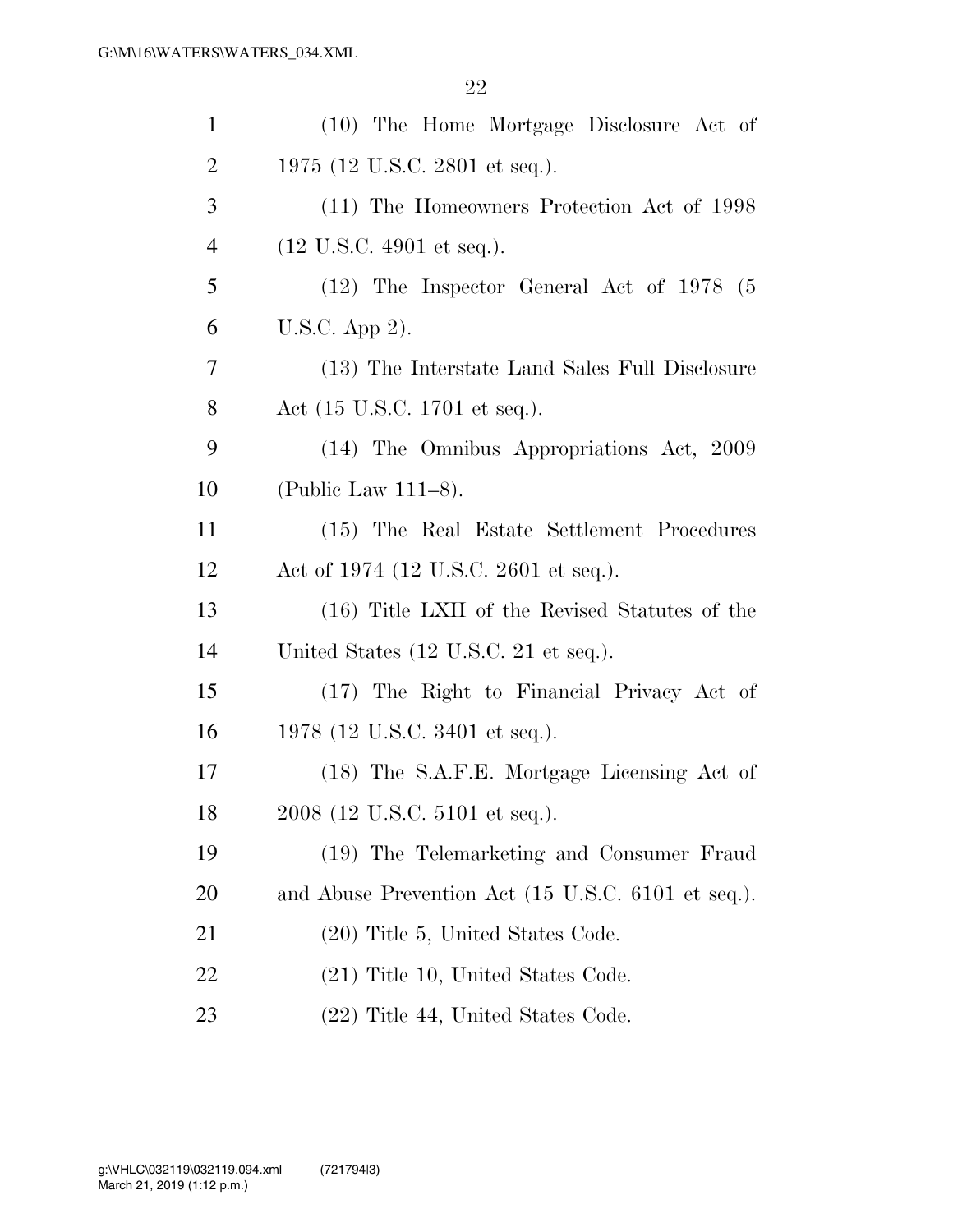### **SEC. 5. EXECUTIVE AND ADMINISTRATION POWERS.**

 (a) OFFICE RESPONSIBILITIES.—Section 1012 of the Consumer Financial Protection Act of 2010 (12 U.S.C. 5492) is amended—

 (1) by redesignating subsection (c) as sub-section (d); and

 (2) by inserting after subsection (b) the fol-lowing:

 ''(c) OFFICE RESPONSIBILITIES.—Notwithstanding subsections (a) and (b), section 1013(a), and any other provision of law, with respect to the specific functional units and offices described under subsections (b), (c), (d), (e), (g), and (h) of section 1013 and the advisory boards described under section 1014, the Director—

 ''(1) shall ensure that such functional units, of- fices, and boards perform the functions, duties, and coordination assigned to them under the applicable provision of section 1013 or 1014; and

 $(2)$  may not reorganize or rename such units, offices, and boards in a manner not provided for under the applicable provision of section 1013 or 1014.''.

 (b) DUTY TO PROVIDE ADEQUATE STAFFING.—Sec- tion 1013(a)(1) of the Consumer Financial Protection Act 25 of 2010 (12 U.S.C.  $5493(a)(1)$ ) is amended by adding at the end the following: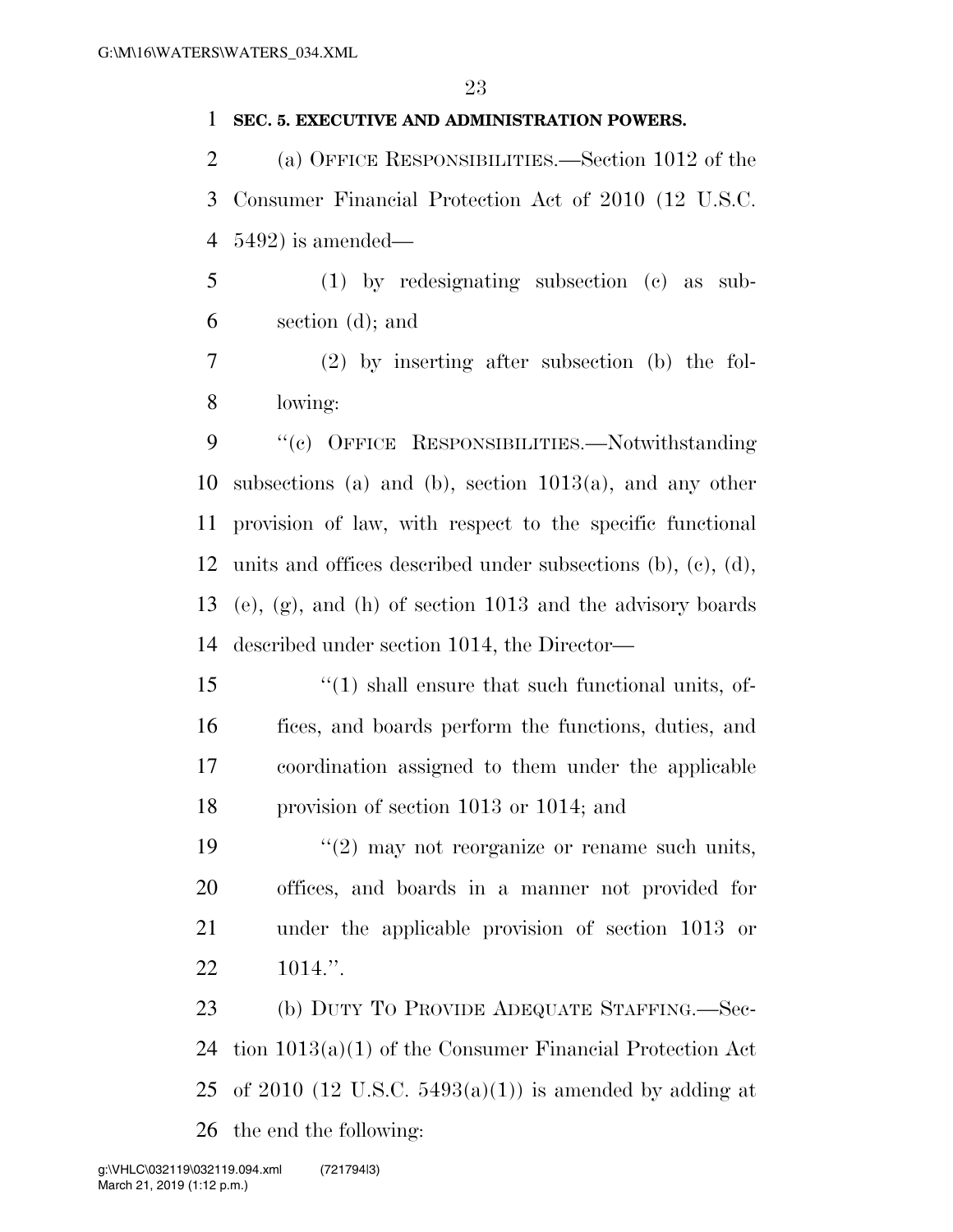| $\mathbf{1}$   | "(D) DUTY TO PROVIDE ADEQUATE                              |
|----------------|------------------------------------------------------------|
| $\overline{2}$ | STAFFING.—The Director shall ensure that the               |
| 3              | specific functional units and offices described            |
| $\overline{4}$ | under subsections (b), (c), (d), (e), (g), and (h)         |
| 5              | of section 1013, as well as other units and of-            |
| 6              | fices with supervisory and enforcement duties,             |
| $\overline{7}$ | are provided with sufficient staff to carry out            |
| 8              | the functions, duties, and coordination of those           |
| 9              | units and offices.".                                       |
| 10             | (c) LIMITATION ON POLITICAL APPOINTEES.-Sec-               |
| 11             | tion $1013(a)(1)$ of the Consumer Financial Protection Act |
| 12             | of 2010 (12 U.S.C. $5493(a)(1)$ ) is amended by adding at  |
| 13             | the end the following:                                     |
| 14             | $\lq\lq (D)$<br>LIMITATION ON POLITICAL<br>$AP-$           |
| 15             | POINTEES.-                                                 |
| 16             | "(i) IN GENERAL.—In appointing em-                         |
| 17             |                                                            |
|                | ployees of the Bureau who are political ap-                |
| 18             | pointees, the Director shall ensure that the               |
| 19             | number and duties of such political ap-                    |
| 20             | pointees are as similar as possible to those               |
| 21             | of the other Federal primary financial reg-                |
| 22             | ulatory agencies.                                          |
| 23             | ``(ii)<br>POLITICAL APPOINTEES<br>DE-                      |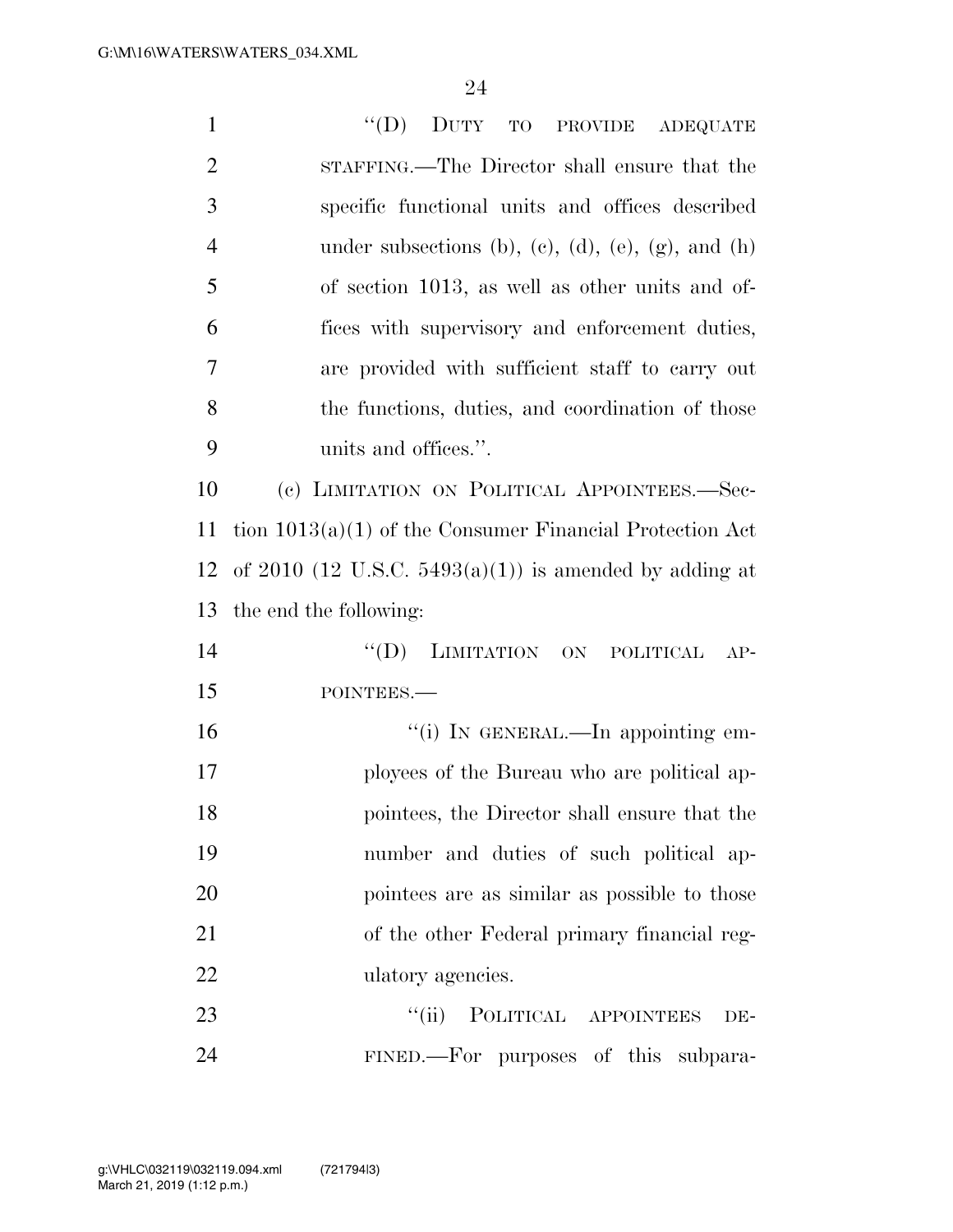| $\mathbf{1}$   | graph, the term 'political appointee' means    |
|----------------|------------------------------------------------|
| $\overline{2}$ | an employee who holds—                         |
| 3              | $\lq\lq$ (I) a position which has been         |
| $\overline{4}$ | excepted from the competitive service          |
| 5              | by reason of its confidential, policy-de-      |
| 6              | termining, policy-making, or policy-ad-        |
| $\overline{7}$ | vocating character;                            |
| 8              | $\lq\lq$ (II) a position in the Senior Ex-     |
| 9              | ecutive Service as a noncareer ap-             |
| 10             | pointee (as such term is defined in            |
| 11             | section $3132(a)$ of title 5, United           |
| 12             | States Code); or                               |
| 13             | $\lq\lq$ (III) a position under the Exec-      |
| 14             | utive Schedule (subchapter II of chap-         |
| 15             | ter 53 of title 5, United States               |
| 16             | $Code).$ ".                                    |
| 17             | (d) PUBLIC AVAILABILITY OF COMPLAINT INFORMA-  |
| 18             | TION.                                          |
| 19             | (1) IN GENERAL.—Section $1013(b)(3)$ of the    |
| <b>20</b>      | Consumer Financial Protection Act of 2010 (12) |
| 21             | U.S.C. $5493(b)(3)$ is amended—                |
| 22             | $(A)$ in subparagraph $(A)$ —                  |
| 23             | (i) by inserting "publicly available"          |
| 24             | before "website";                              |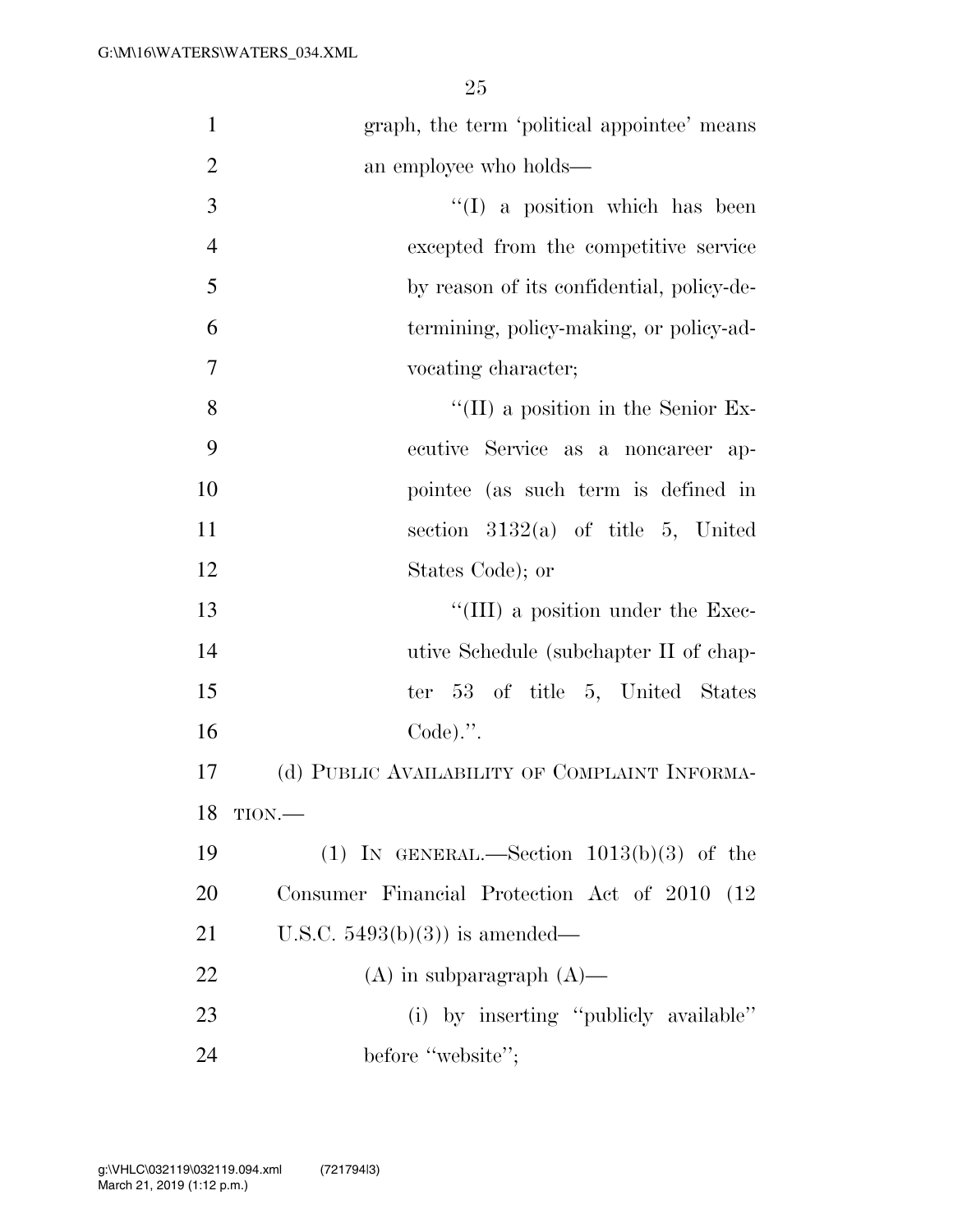(ii) by inserting ''publicly available'' before ''database'', each place such term appears; and

 (iii) by adding at the end the fol- lowing: ''The Director shall ensure that the landing page of the main website of the Bureau contains a clear and conspicuous hyperlink to the consumer complaint data- base described in this subparagraph and shall ensure that such database is user- friendly and in plain writing (as such term is defined in the Plain Writing Act of 2010). The Director shall ensure that all information on the website or the database that explains how to file a complaint with the Bureau, as well as all reports of the Bureau with respect to information con- tained in the database, shall be provided in each of the 5 most commonly spoken lan- guages, other than English, in the United States, as determined by the Bureau of the Census on an ongoing basis, and in for- mats accessible to individuals with hearing or vision impairments.''; and (B) by adding at the end the following: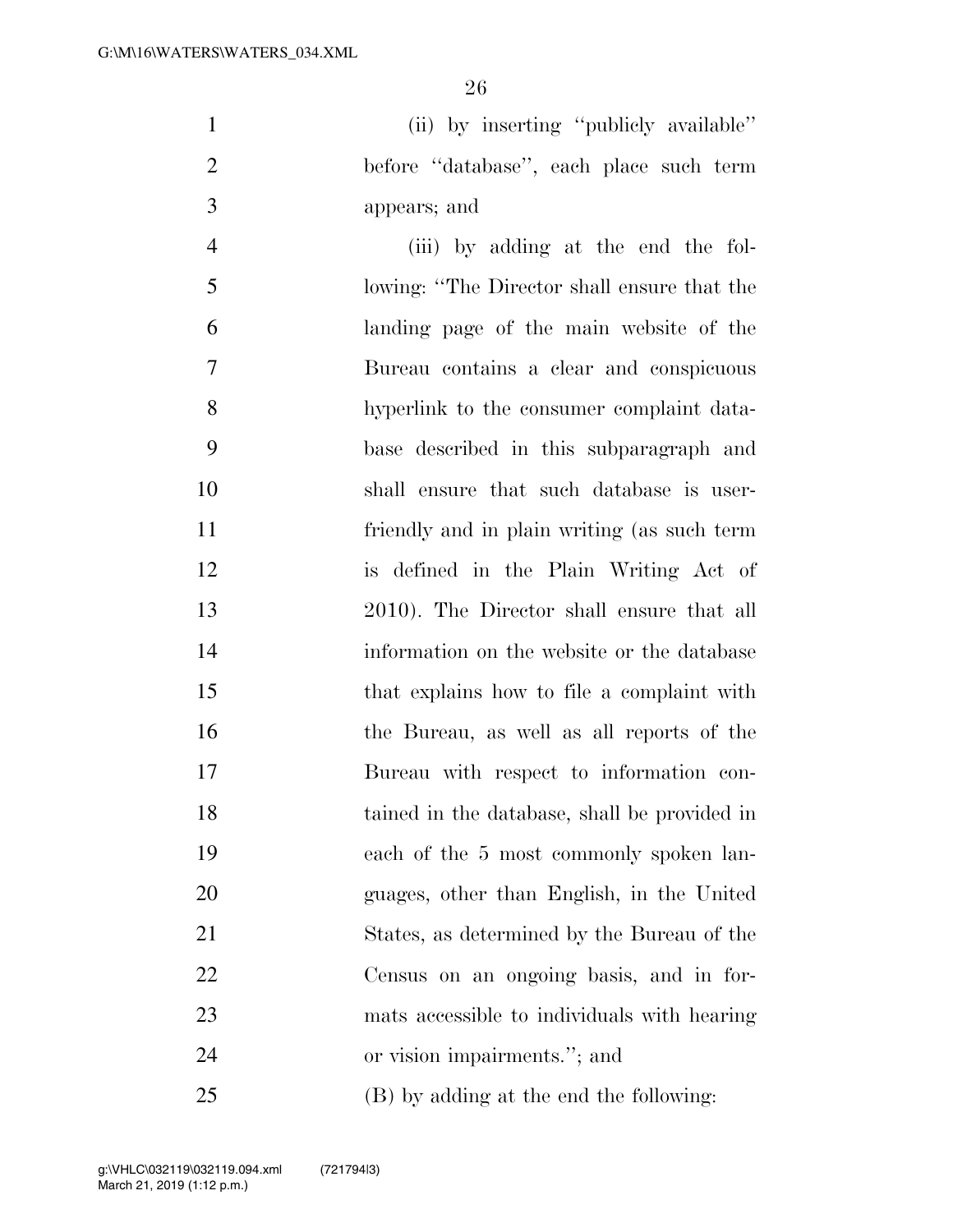| $\mathbf{1}$   | "(E) PUBLIC AVAILABILITY OF INFORMA-               |
|----------------|----------------------------------------------------|
| $\overline{2}$ | TION.                                              |
| 3              | "(i) IN GENERAL.—The Director                      |
| $\overline{4}$ | shall—                                             |
| 5              | $``(I)$ make all consumer com-                     |
| 6              | plaints available to the public on a               |
| 7              | website of the Bureau;                             |
| 8              | $\lq\lq$ (II) place a clear and con-               |
| 9              | spicuous hyperlink on the landing                  |
| 10             | page of the main website of the Bu-                |
| 11             | reau to the website described under                |
| 12             | subclause $(I)$ ; and                              |
| 13             | $\lq$ <sup>"</sup> (III) ensure that such website— |
| 14             | "(aa) is searchable and sort-                      |
| 15             | able by both consumer financial                    |
| 16             | product or service and by covered                  |
| 17             | person; and                                        |
| 18             | "(bb) is user-friendly and                         |
| 19             | written in plain language.                         |
| 20             | "(ii) INCLUSION OF COMPLAINTS SUB-                 |
| 21             | MITTED WITH INQUIRIES.—For purposes                |
| 22             | of clause (i), in addition to all complaints       |
| 23             | described under subparagraph (A), con-             |
| 24             | sumer complaints shall include any com-            |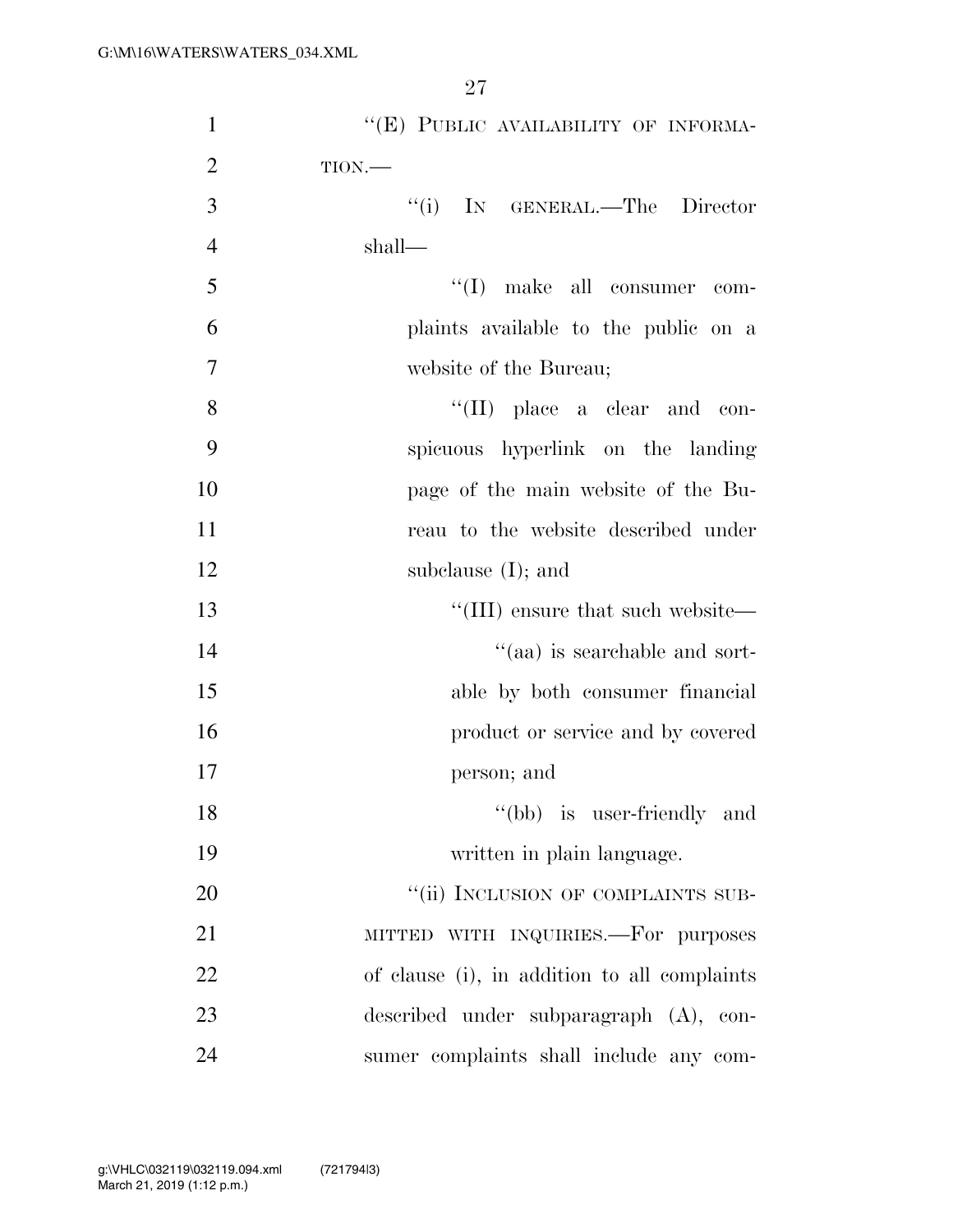| $\mathbf{1}$   | plaints submitted with, or as part of, an   |
|----------------|---------------------------------------------|
| $\overline{2}$ | inquiry described under section 1034.       |
| 3              | "(iii) REMOVAL OF PERSONALLY                |
| $\overline{4}$ | IDENTIFIABLE INFORMATION.—In making         |
| 5              | the information described under clause (i)  |
| 6              | available to the public, the Director shall |
| $\overline{7}$ | remove all personally identifiable informa- |
| 8              | tion.".                                     |
| 9              | $(2)$ RULE OF CONSTRUCTION.—                |
| 10             | (A) IN GENERAL.—The Director of the         |
| 11             | Consumer Financial Protection Bureau shall  |
| 12             | ensure-                                     |
| 13             | (i) that the database and website de-       |
| 14             | scribed under section $1013(b)(3)$ of the   |
| 15             | Consumer Financial Protection Act of        |
| 16             | 2010 have, at a minimum, the same avail-    |
| 17             | ability, transparency, and functionality    |
| 18             | that such database and website had prior    |
| 19             | to November 24, 2017; and                   |
| 20             | (ii) that consumers are able, at a min-     |
| 21             | imum, to submit complaints to the Bureau    |
| 22             | with respect to-                            |
| 23             | (I) any covered person or service           |
| 24             | provider; and                               |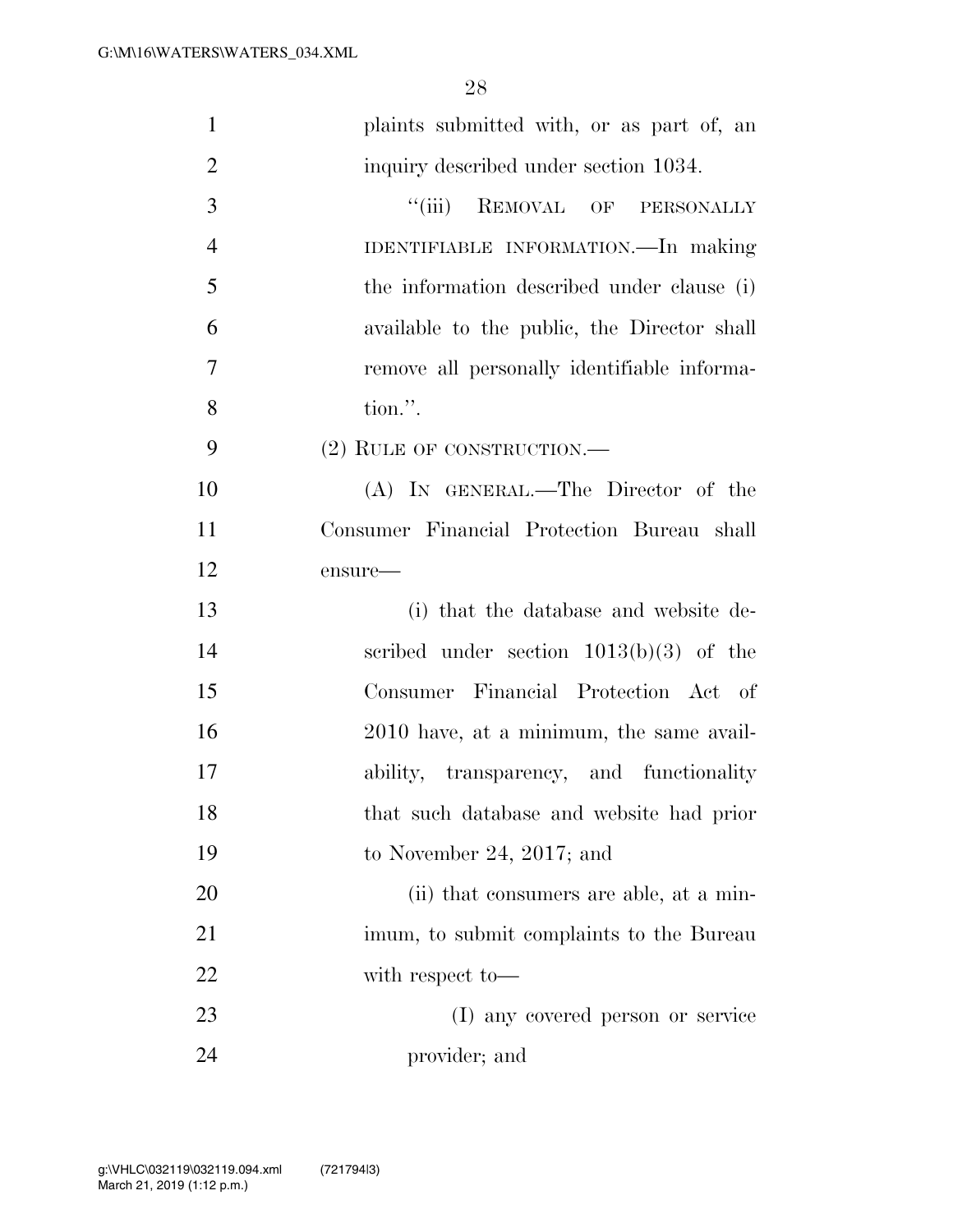(II) any financial product or service.

 (B) DEFINITIONS.—For purposes of this paragraph, the terms ''covered person'', ''finan- cial product or service'', and ''service provider'' have the meaning given those terms, respec- tively, under section 1002 of the Consumer Fi-nancial Protection Act of 2010.

(e) MEMORANDA OF UNDERSTANDING.—

 (1) REPORT ON CURRENT MOUS.—Not later than the end of the 30-day period beginning on the date of enactment of this Act, the Director of the Consumer Financial Protection Bureau shall issue a report to the Committee on Financial Services of the House of Representatives and the Committee on Banking, Housing, and Urban Affairs of the Senate listing—

 (A) each memorandum of understanding in effect with the Bureau on November 24, 2017; (B) any changes made to such a memo- randum of understanding since such date, in- cluding any memorandum of understanding re-scinded since such date; and

 (C) a justification for each such change or rescission.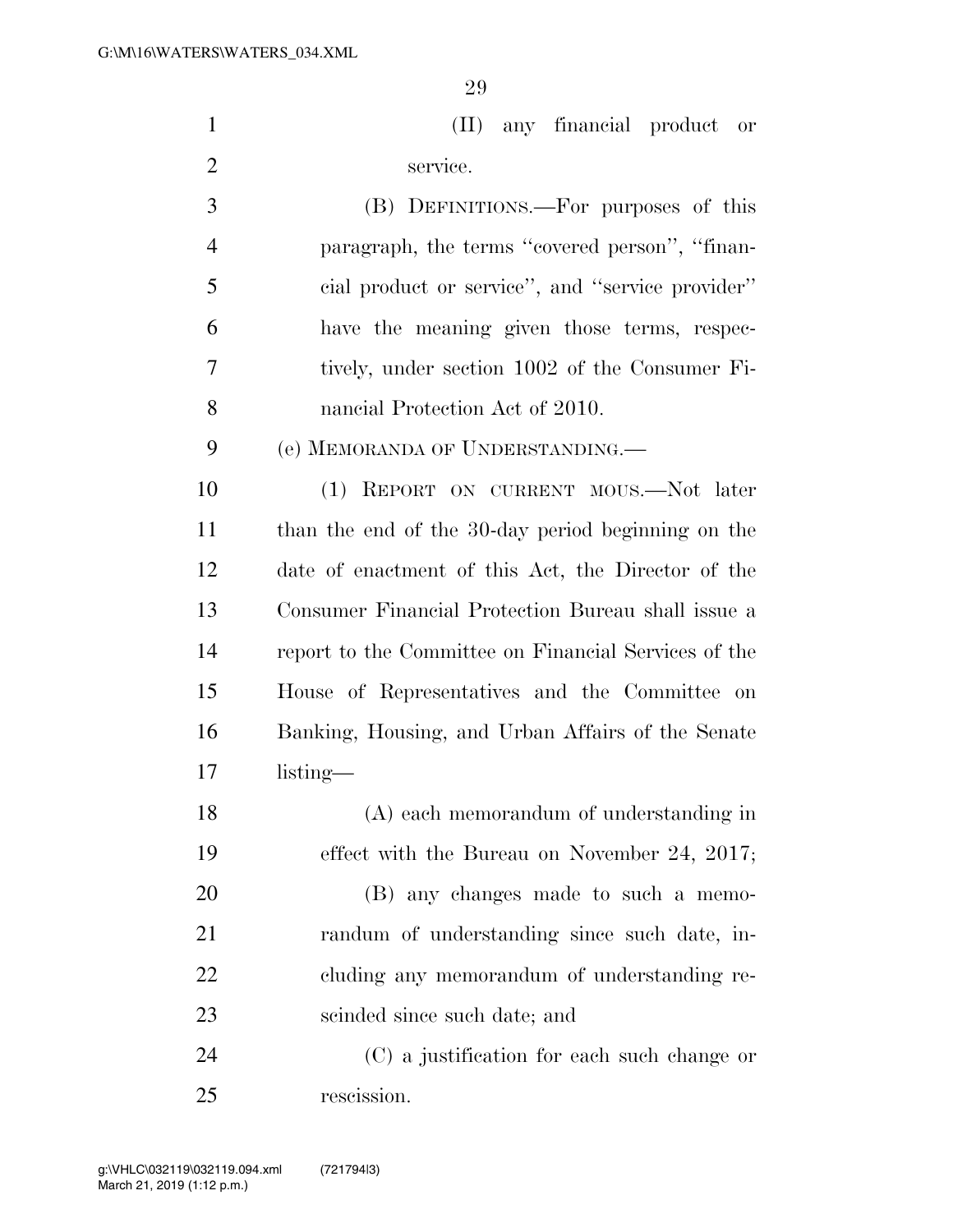| $\mathbf{1}$   | (2) SEMI-ANNUAL REPORT ON MOUS.—Section                 |
|----------------|---------------------------------------------------------|
| $\overline{2}$ | $1016(c)$ of the Consumer Financial Protection Act      |
| 3              | of 2010 (12 U.S.C. 5496(c)) is amended—                 |
| $\overline{4}$ | $(A)$ in paragraph $(8)$ , by striking "and" at         |
| 5              | the end;                                                |
| 6              | $(B)$ in paragraph $(9)$ , by striking the pe-          |
| 7              | riod and inserting a semicolon; and                     |
| 8              | (C) by adding at the end the following:                 |
| 9              | $``(10)$ a list of each memorandum of under-            |
| 10             | standing in effect with the Bureau, any changes         |
| <sup>11</sup>  | made to a memorandum of understanding since the         |
| 12             | last report was made under subsection (b), and a        |
| 13             | justification for each such change;".                   |
| 14             | (f) ADDITIONAL REPORT INFORMATION ON CON-               |
| 15             | SUMER SAVINGS.—Section 1013 of the Consumer Finan-      |
| 16             | cial Protection Act of 2010 (12 U.S.C. 5493) is amended |
|                | 17 by adding at the end the following:                  |
| 18             | "(i) ADDITIONAL REPORT INFORMATION ON                   |
| 19             | CONSUMER SAVINGS.—In issuing each report re-            |
| 20             | quired under section $502(d)$ of the Credit CARD Act    |
| 21             | of 2009, the Bureau shall include a numerical esti-     |
| 22             | mate of the amount that such Act has saved con-         |
| 23             | sumers in fees impacted by such Act, relative to the    |
| 24             | level of such fees prior to the enactment of such       |
| 25             | $\text{Act."}.$                                         |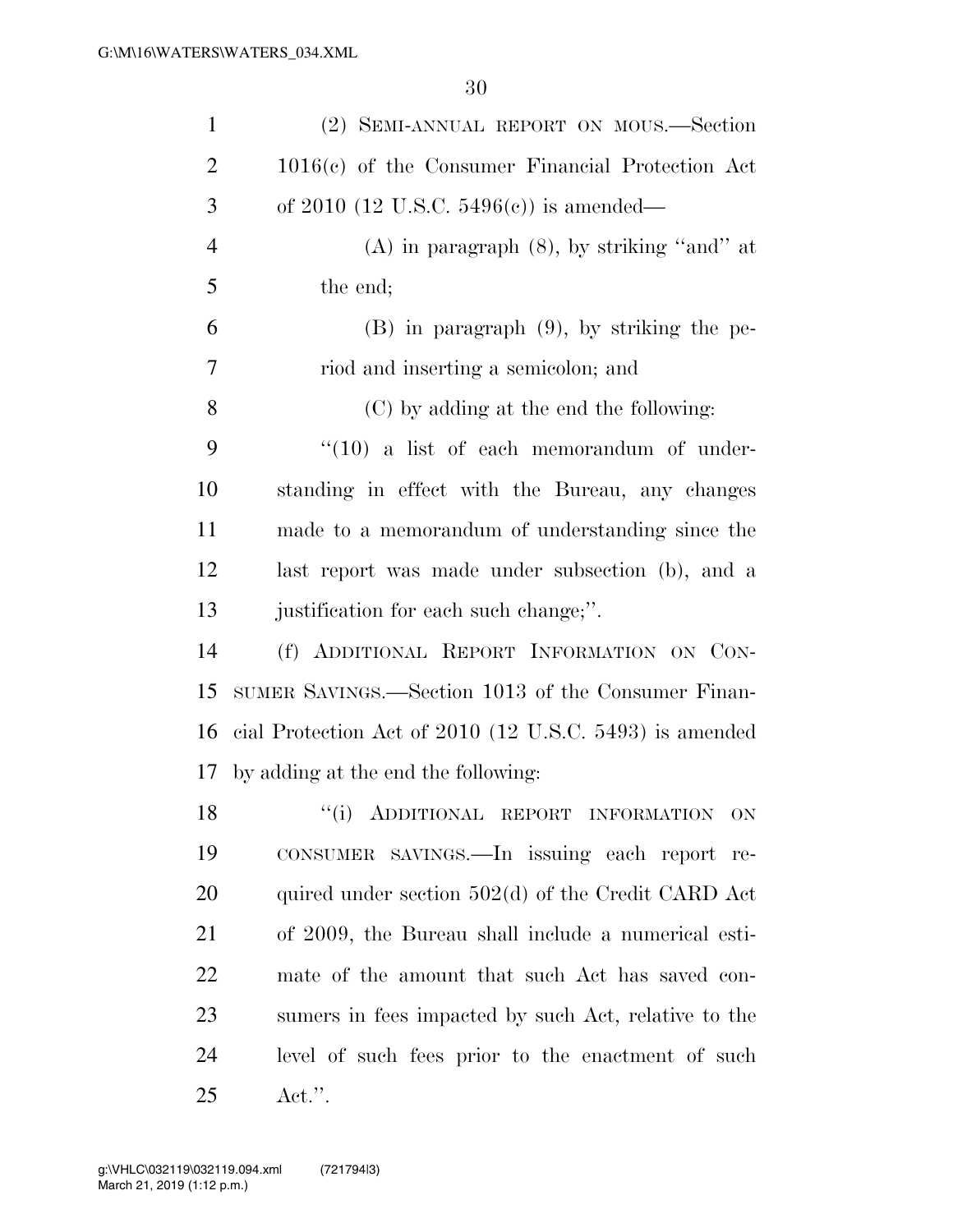| $\mathbf{1}$   | SEC. 6. OFFICES OF THE CONSUMER FINANCIAL PROTEC-        |
|----------------|----------------------------------------------------------|
| $\overline{2}$ | TION BUREAU.                                             |
| 3              | (a) CLARIFICATION OF THE DUTIES OF THE OFFICE            |
| 4              | OF FAIR LENDING AND EQUAL OPPORTUNITY.-Section           |
| 5              | $1013(c)(2)$ of the Consumer Financial Protection Act of |
| 6              | $2010$ (12 U.S.C. 5493(c)(2)) is amended—                |
| 7              | (1) by striking "Office of Fair Lending and              |
| 8              | Equal Opportunity shall have such powers and du-         |
| 9              | ties as the Director may delegate to the Office, in-     |
| 10             | cluding" and inserting "powers and duties of the Of-     |
| 11             | fice of Fair Lending and Equal Opportunity shall in-     |
| 12             | $chude$ <sup>"</sup> ;                                   |
| 13             | $(2)$ in subparagraph $(C)$ , by striking "and" at       |
| 14             | the end;                                                 |
| 15             | $(3)$ in subparagraph $(D)$ , by striking the period     |
| 16             | and inserting a semicolon; and                           |
| 17             | (4) by adding at the end the following:                  |
| 18             | $\lq\lq$ (E) implementing the Bureau's enforce-          |
| 19             | ment and supervisory authority with respect to           |
| 20             | fair lending laws; and                                   |
| 21             | $\lq\lq(F)$ such additional powers and duties as         |
| 22             | the Director may determine appropriate.".                |
| 23             | OFFICE OF STUDENTS AND YOUNG<br>(b)<br>CON-              |
| 24             | $SUMERS. -$                                              |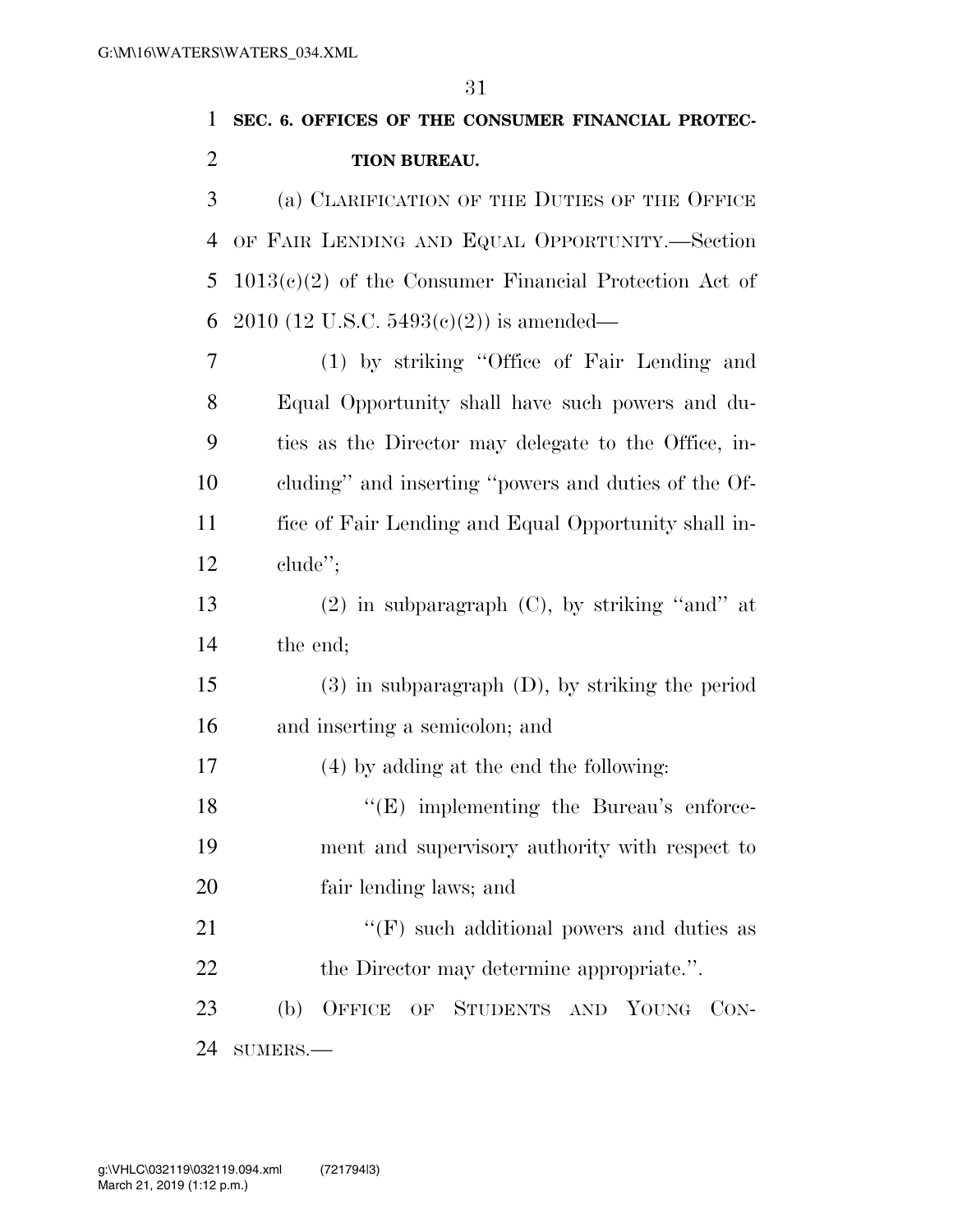| $\mathbf{1}$   | $(1)$ IN GENERAL.—Section 1013 of the Con-              |
|----------------|---------------------------------------------------------|
| $\overline{2}$ | sumer Financial Protection Act of 2010 (12 U.S.C.       |
| 3              | $5493$ ) is amended—                                    |
| $\overline{4}$ | $(A)$ by redesignating subsection $(h)$ as sub-         |
| 5              | section (i); and                                        |
| 6              | (B) by inserting after subsection (g) the               |
| 7              | following:                                              |
| 8              | "(h) OFFICE OF STUDENTS AND YOUNG CON-                  |
| 9              | $SUMERS. -$                                             |
| 10             | "(1) IN GENERAL.—The Director shall, not                |
| 11             | later than the end of the 60-day period beginning on    |
| 12             | the date of enactment of this section, establish an     |
| 13             | Office of Students and Young Consumers, which           |
| 14             | shall work to empower students, young people, and       |
| 15             | their families to make more informed financial deci-    |
| 16             | sions about saving and paying for college, accessing    |
| 17             | safer and more affordable financial products and        |
| 18             | services, all matters related to private education      |
| 19             | loans (as defined under section $1035(e)$ ), and repay- |
| <b>20</b>      | ing student loan debt, including private education      |
| 21             | loans.                                                  |
| 22             | "(2) HEAD OF THE OFFICE.—The head of the                |
| 23             | Office of Students and Young Consumers shall be         |
| 24             | the Assistant Director and Student Loan Ombuds-         |
| 25             | man, and the Assistant Director and Student Loan        |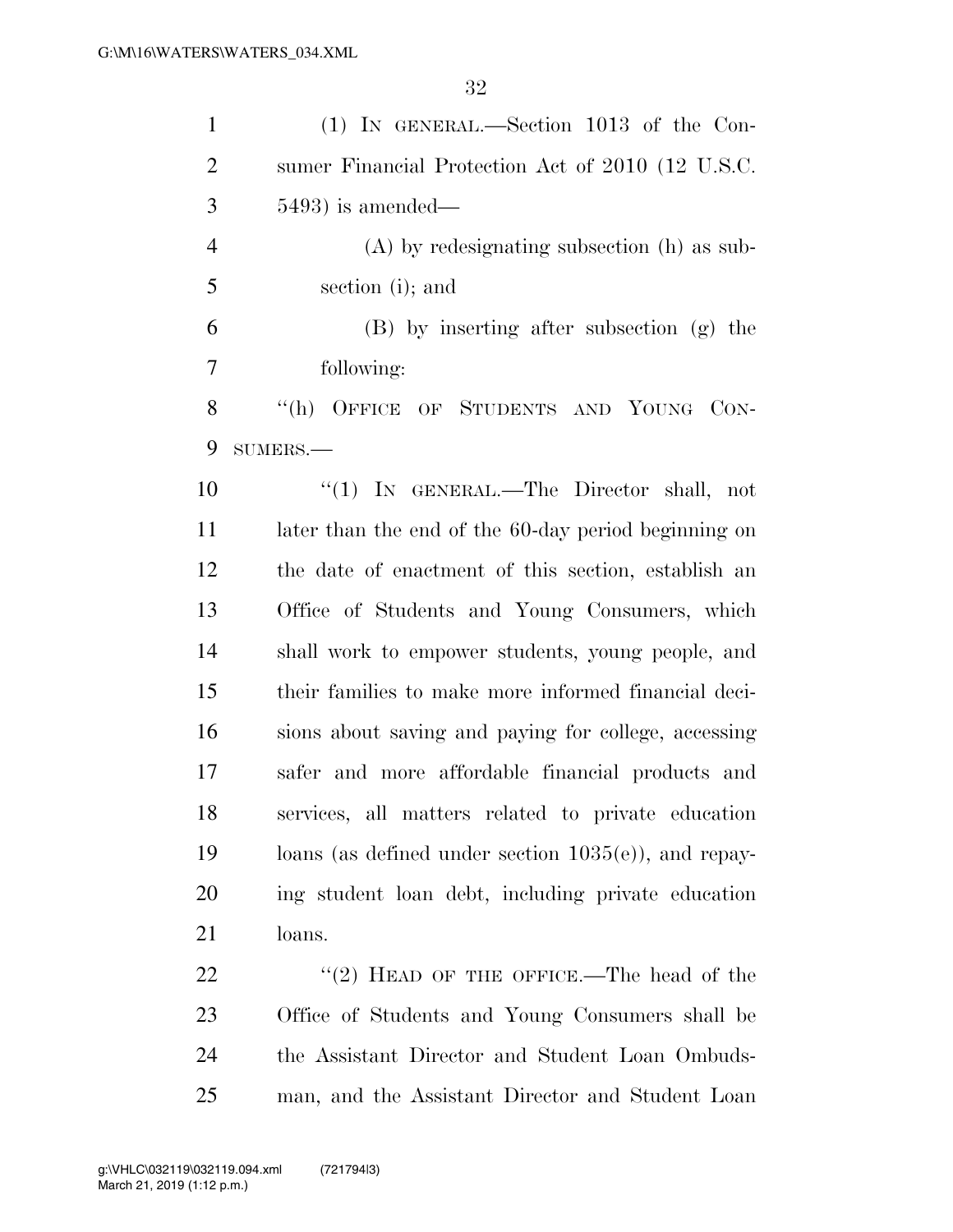| $\mathbf{1}$   | Ombudsman shall carry out all functions established  |
|----------------|------------------------------------------------------|
| $\overline{2}$ | under section 1035 through the Office of Students    |
| 3              | and Young Consumers.                                 |
| $\overline{4}$ | "(3) SUPERVISORY, ENFORCEMENT, AND REGU-             |
| 5              | LATORY MATTERS.—The Office of Students<br>and        |
| 6              | Young Consumers shall assist in all supervisory, en- |
| 7              | forcement, and regulatory matters of the Bureau re-  |
| 8              | lated to the functions of the Office.                |
| 9              | "(4) COORDINATION.—The Director shall enter          |
| 10             | into memoranda of understanding and similar agree-   |
| 11             | ments with the Department of Education and other     |
| 12             | Federal and State agencies, as appropriate, in order |
| 13             | to carry out the business of the Office of Students  |
| 14             | and Young Consumers.".                               |
| 15             | (2) RENAMING AND APPOINTMENT CLARIFICA-              |
| 16             | TION OF THE PRIVATE EDUCATION LOAN OMBUDS-           |
| 17             | $MAN$ .                                              |
| 18             | $(A)$ In GENERAL.—Section 1035 of the                |
| 19             | Consumer Financial Protection Act of 2010 (12)       |
| <b>20</b>      | U.S.C. $5535$ ) is amended—                          |
| 21             | (i) in the heading of the section by                 |
| 22             | striking "PRIVATE EDUCATION" and in-                 |
| 23             | serting "ASSISTANT DIRECTOR<br><b>AND</b>            |
| 24             | STUDENT";                                            |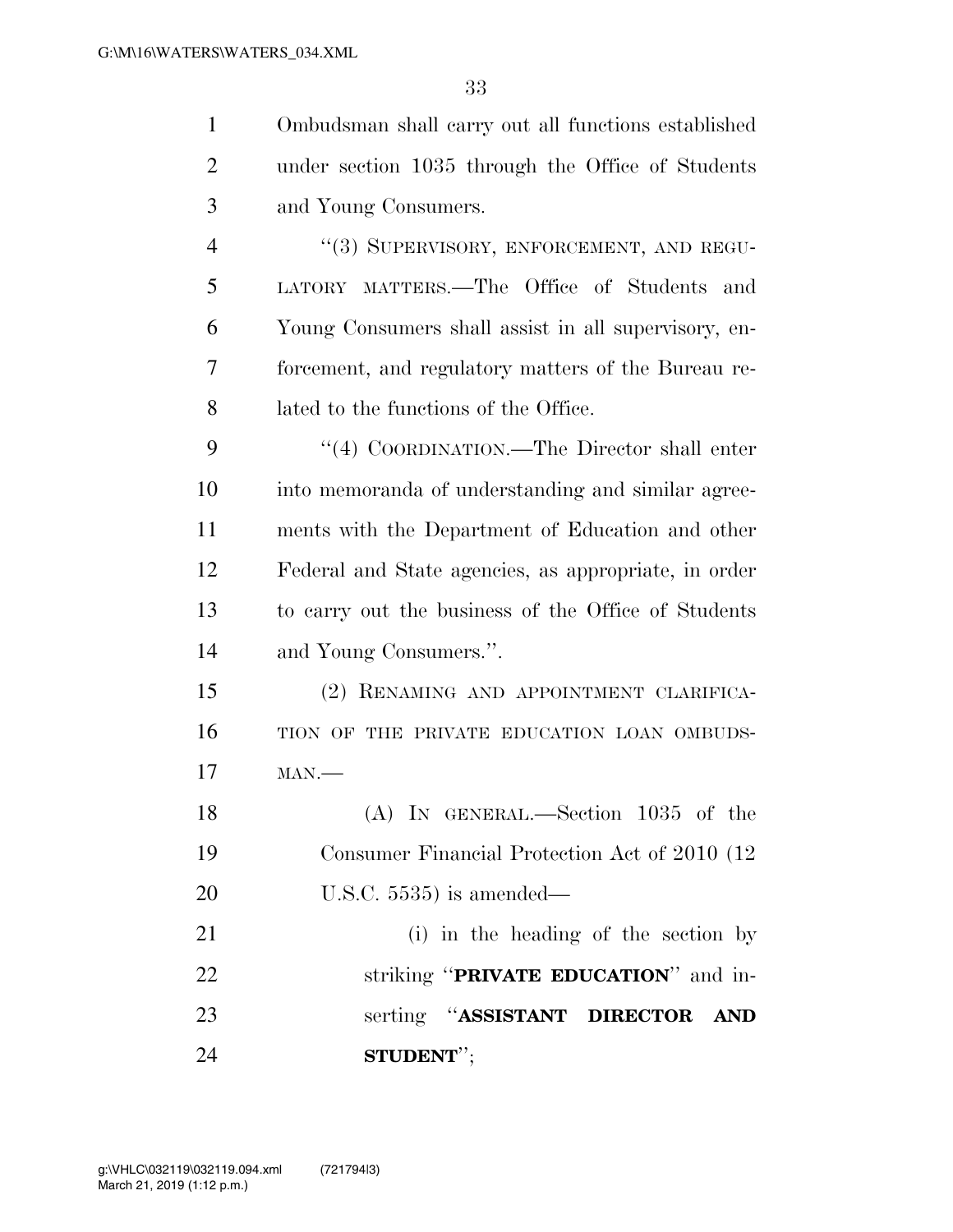| $\mathbf{1}$   | $(ii)$ in subsection $(a)$ , by striking "The   |
|----------------|-------------------------------------------------|
| $\overline{2}$ | Secretary, in consultation with the Direc-      |
| 3              | tor, shall designate a Private Education        |
| $\overline{4}$ | Loan Ombudsman" and inserting "The              |
| 5              | Director shall designate an individual as       |
| 6              | the Assistant Director and Student Loan         |
| 7              | Ombudsman";                                     |
| 8              | (iii) in subsection (b), by striking            |
| 9              | "The Secretary and the Director" and in-        |
| 10             | serting "The Director"; and                     |
| 11             | (iv) in subsection $(d)(2)$ , by inserting      |
| 12             | "the Director," before "the Secretary,".        |
| 13             | (B) CLERICAL AMENDMENT.—The table of            |
| 14             | contents under section $1(b)$ of the Dodd-Frank |
| 15             | Wall Street Reform and Consumer Protection      |
| 16             | Act is amended, in the item relating to section |
| 17             | 1035, by striking "PRIVATE EDUCATION"           |
| 18             | and inserting "ASSISTANT DIRECTOR AND           |
| 19             | STUDENT".                                       |
| 20             | (C) DEEMING OF NAME.—Any reference in           |
| 21             | any law, regulation, document, record, or other |
| 22             | paper of the United States to the "Private Edu- |
| 23             | cation Loan Ombudsman" shall be deemed a        |
| 24             | reference to the "Assistant Director and Stu-   |
| 25             | dent Loan Ombudsman".                           |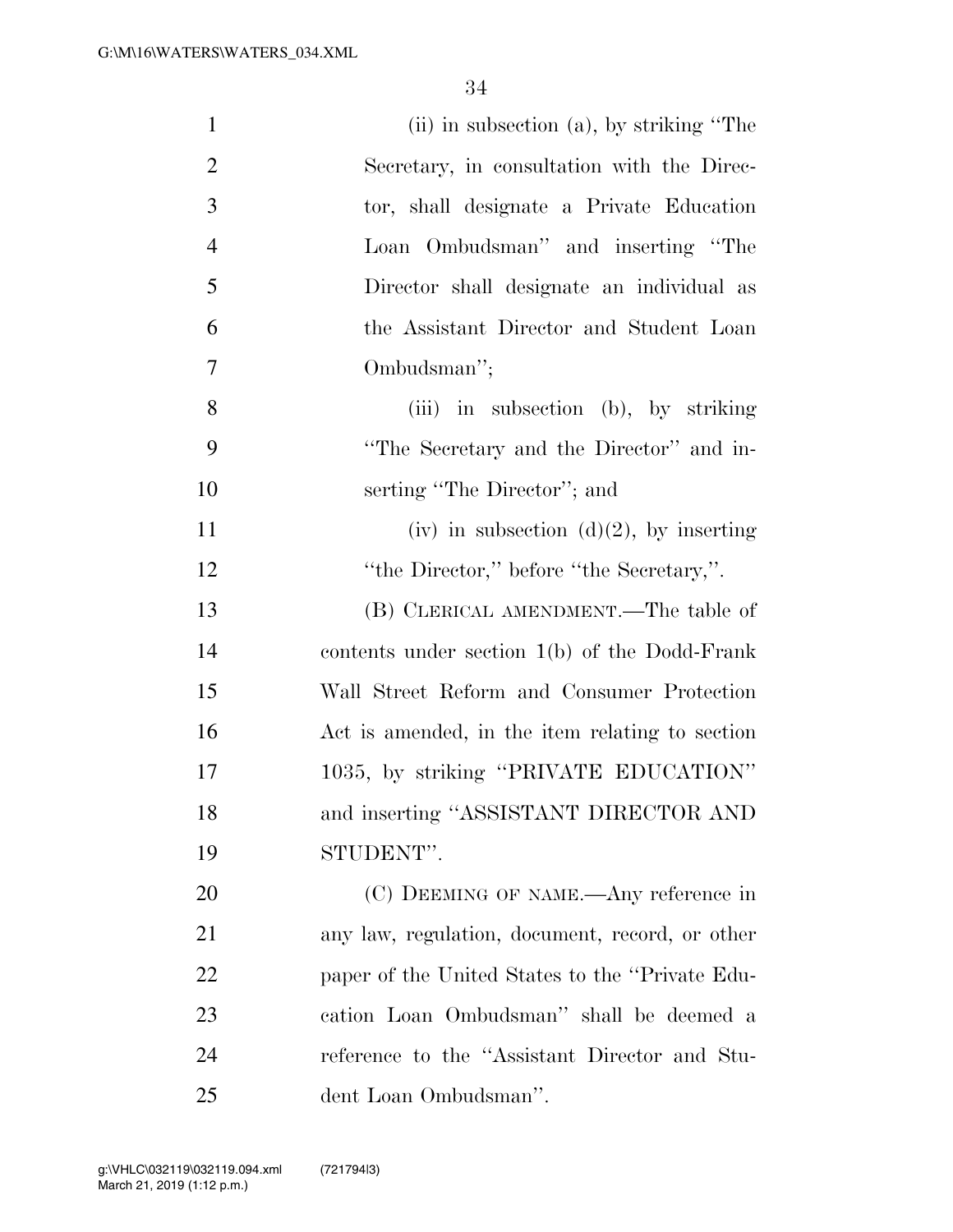| 1              | (c) SEMI-ANNUAL REPORT TO CONGRESS ON CER-                  |
|----------------|-------------------------------------------------------------|
| $\overline{2}$ | TAIN OFFICES OF THE BUREAU.—Section $1016(c)$ of the        |
| 3              | Consumer Financial Protection Act of 2010 (12 U.S.C.        |
| 4              | $5496(c)$ , as amended by section $5(e)(3)$ , is further    |
| 5              | amended by adding at the end the following:                 |
| 6              | $\lq(11)$ with respect to each of the specific func-        |
| 7              | tional units and offices established under section          |
| 8              | $1013-$                                                     |
| 9              | $\lq\lq$ a detailed description of the activities           |
| 10             | of the unit or office since the last report was             |
| 11             | made under subsection (b); and                              |
| 12             | $\mathrm{``(B)}$ an analysis of the efforts of the Bu-      |
| 13             | reau to achieve the duties of the unit or office;           |
| 14             | and                                                         |
| 15             | $\degree$ (12) with respect to each specific functional     |
| 16             | units and offices established under section 1013, as        |
| 17             | well as each other unit and office with supervisory         |
| 18             | and enforcement duties, a break down of the number          |
| 19             | of political and professional career staff assigned to      |
| 20             | and employed by each unit or office at the end of           |
| 21             | the reporting period.".                                     |
| 22             | (d) FUNCTION OF ANY UNIT OR OFFICE ESTAB-                   |
| 23             | LISHED TO CONDUCT COST BENEFIT ANALYSIS. Any                |
| 24             | unit or office established to conduct cost benefit analysis |
| 25             | within the Consumer Financial Protection Bureau shall,      |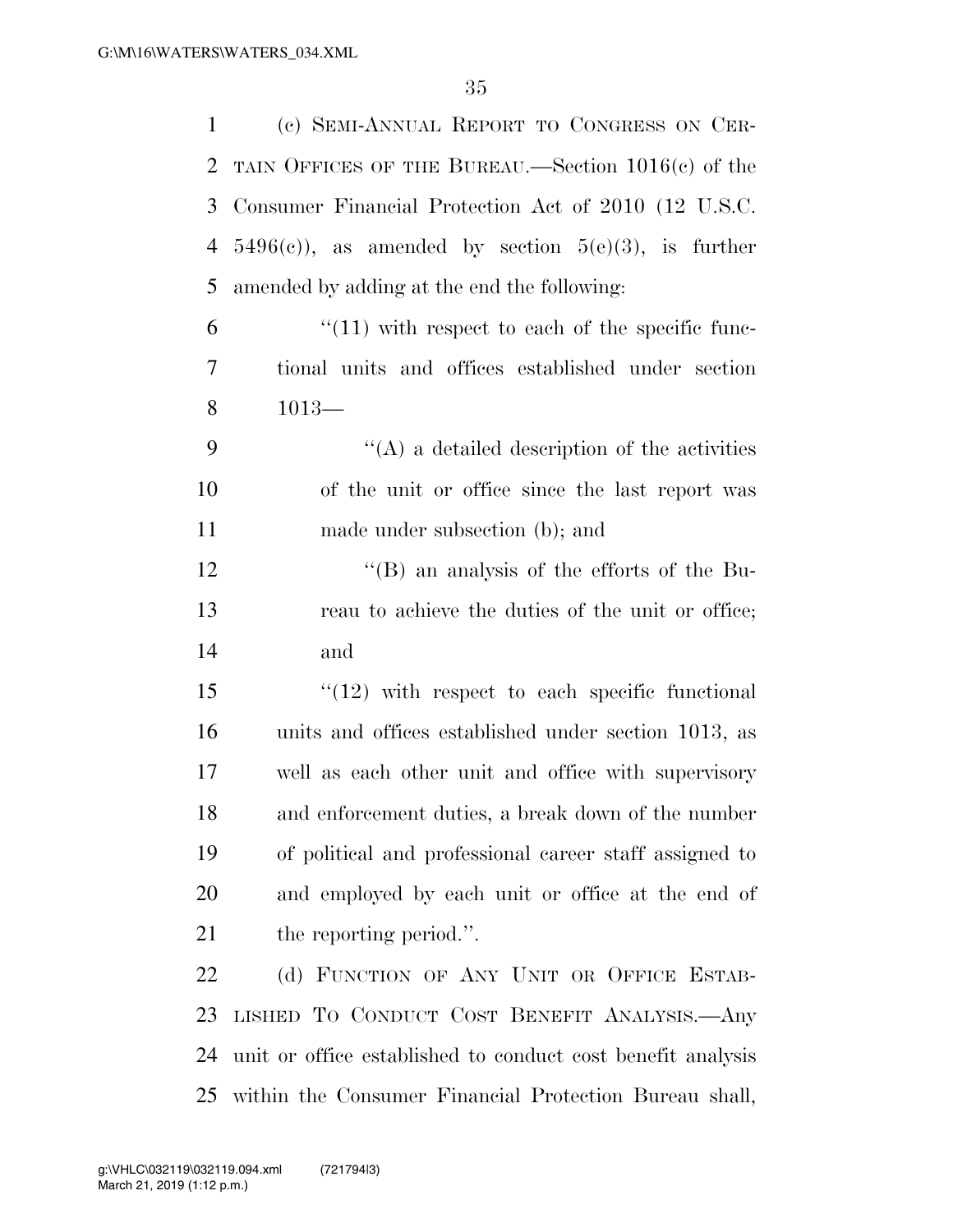as its sole function, carry out the considerations required by section 1022(b)(2)(A) of the Consumer Financial Pro-3 tection Act of 2010 (12 U.S.C.  $5512(b)(2)(A)$ ). **SEC. 7. CONSUMER ADVISORY BOARD REFORMS.**  (a) IN GENERAL.—Section 1014 of the Consumer Fi- nancial Protection Act of 2010 (12 U.S.C. 5494) is amended— (1) by amending subsection (b) to read as fol- lows: 10 "(b) MEMBERSHIP.— 11 ''(1) QUALIFICATIONS.—In appointing the members of the Consumer Advisory Board, the Di- rector shall— ''(A) seek to assemble a diverse and inclu- sive group of experts in consumer protection, fi- nancial services, community development, fair lending and civil rights, and consumer financial products or services and representatives of de- pository institutions that primarily serve under- served communities, and representatives of communities that have been significantly im- pacted by higher-priced mortgage loans, and seek representation of the interests of covered persons and consumers, without regard to party affiliation; and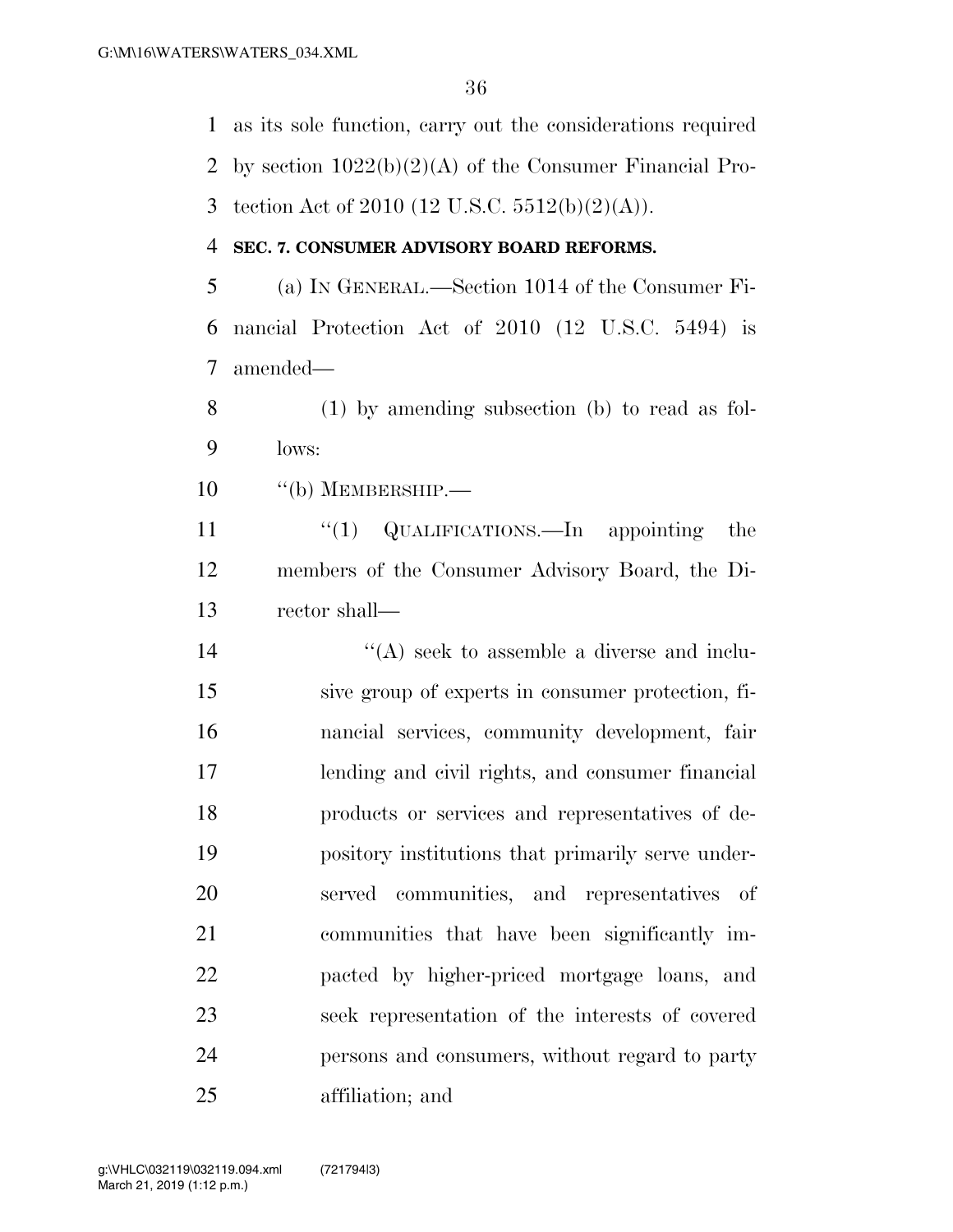$\langle$  (B) ensure that at least  $\frac{2}{3}$  of the mem- bers represent the interests of consumers, in- cluding experts in consumer protection, fair lending, civil rights, and representatives of com- munities that have been significantly impacted by higher-priced mortgage loans and other products that resulted in consumer harm.

8 "(2) NUMBER OF MEMBERS.—The Director shall appoint not fewer than 25 members to the Consumer Advisory Board, and not fewer than 6 members shall be appointed upon the recommenda- tion of the regional Federal Reserve Bank Presi-dents, on a rotating basis.

 ''(3) MEMBERSHIP RIGHTS AFTER CHARTER CHANGE.—Any change to the charter for the Con- sumer Advisory Board affecting the membership shall not preclude prior or current members from applying for consideration to serve on a reconsti-tuted Consumer Advisory Board.''; and

20  $(2)$  in subsection  $(c)$ — (A) by striking ''meet from'' and inserting

22 "meet in person from"; and

 (B) by adding at the end the following: ''The Bureau shall provide adequate notice to the members of the Consumer Advisory Board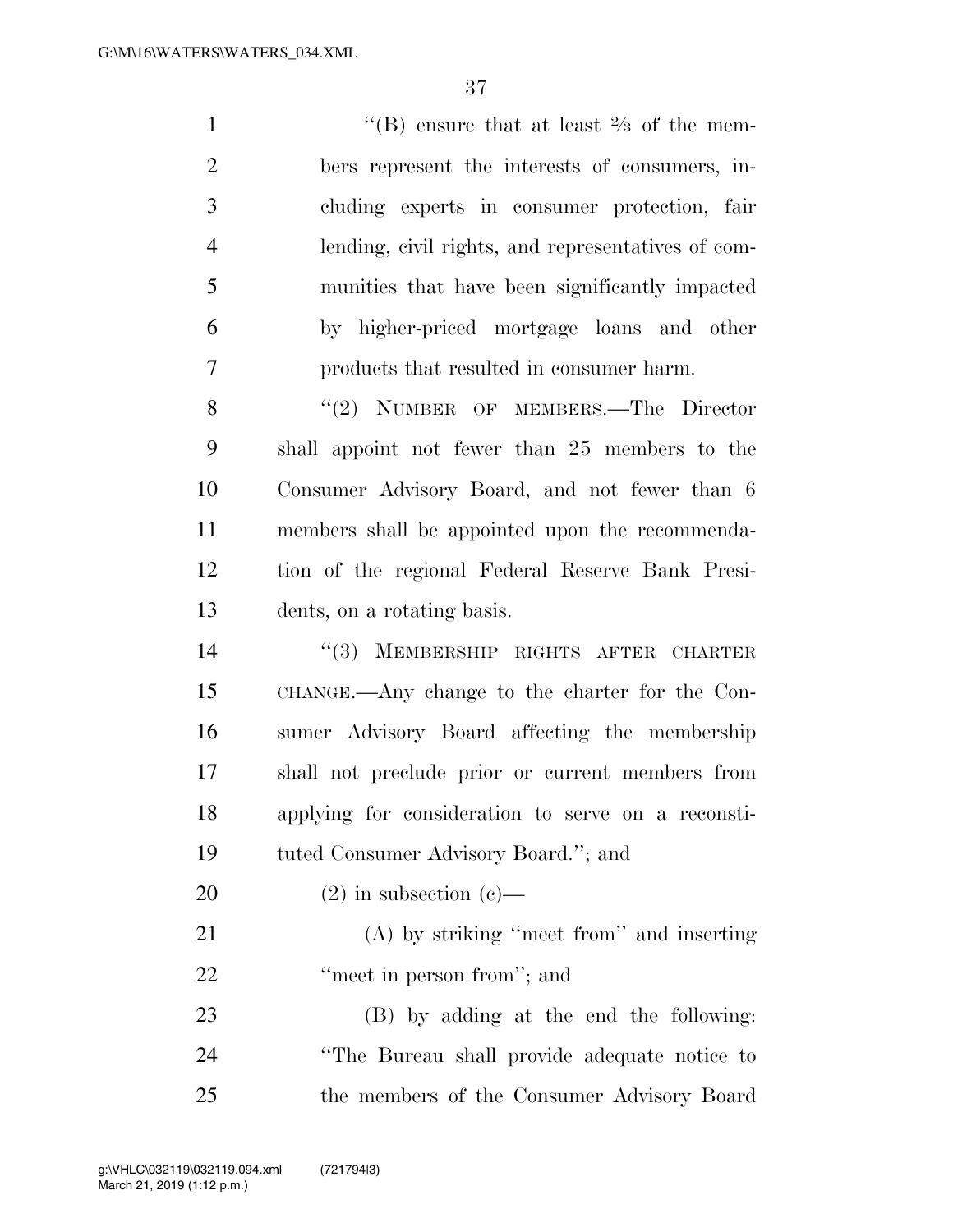| 2<br>any meeting cancellations."<br>3<br>(b) INCLUSION OF THE DIRECTOR IN MEETINGS AND<br>ACCESS TO BUREAU STAFF.—Section 1014 of the Con-<br>4<br>5<br>sumer Financial Protection Act of 2010 (12 U.S.C. 5494)<br>is amended by adding at the end the following:<br>6<br>"(e) INCLUSION OF THE DIRECTOR IN MEETINGS<br>7 |  |
|---------------------------------------------------------------------------------------------------------------------------------------------------------------------------------------------------------------------------------------------------------------------------------------------------------------------------|--|
|                                                                                                                                                                                                                                                                                                                           |  |
|                                                                                                                                                                                                                                                                                                                           |  |
|                                                                                                                                                                                                                                                                                                                           |  |
|                                                                                                                                                                                                                                                                                                                           |  |
|                                                                                                                                                                                                                                                                                                                           |  |
|                                                                                                                                                                                                                                                                                                                           |  |
| AND ACCESS TO BUREAU STAFF.—With respect to each<br>8                                                                                                                                                                                                                                                                     |  |
| in person meeting of the Consumer Advisory Board—<br>9                                                                                                                                                                                                                                                                    |  |
| 10<br>$\lq(1)$ the Director shall attend such meeting in                                                                                                                                                                                                                                                                  |  |
| 11<br>person; and                                                                                                                                                                                                                                                                                                         |  |
| 12<br>$\cdot\cdot\cdot(2)$ the Director shall ensure that the members                                                                                                                                                                                                                                                     |  |
| 13<br>of the Consumer Advisory Board have an oppor-                                                                                                                                                                                                                                                                       |  |
| 14<br>tunity to meet and engage in person with all appro-                                                                                                                                                                                                                                                                 |  |
| 15<br>priate staff and office of the Bureau.".                                                                                                                                                                                                                                                                            |  |
| 16<br>(c) TREATMENT OF MEMBERS OF THE CONSUMER                                                                                                                                                                                                                                                                            |  |
| ADVISORY BOARD.—Notwithstanding any other law—<br>17                                                                                                                                                                                                                                                                      |  |
| (1) any member of the Consumer Advisory<br>18                                                                                                                                                                                                                                                                             |  |
| 19<br>Board of the Consumer Financial Protection Bureau                                                                                                                                                                                                                                                                   |  |
| 20<br>on November 1, 2017, may continue to serve as a                                                                                                                                                                                                                                                                     |  |
| 21<br>member of such advisory board until March 27,                                                                                                                                                                                                                                                                       |  |
| 22<br>2020, and may not be removed from such position                                                                                                                                                                                                                                                                     |  |
| 23<br>without cause by the Director of the Bureau until                                                                                                                                                                                                                                                                   |  |
| 24<br>such date; and                                                                                                                                                                                                                                                                                                      |  |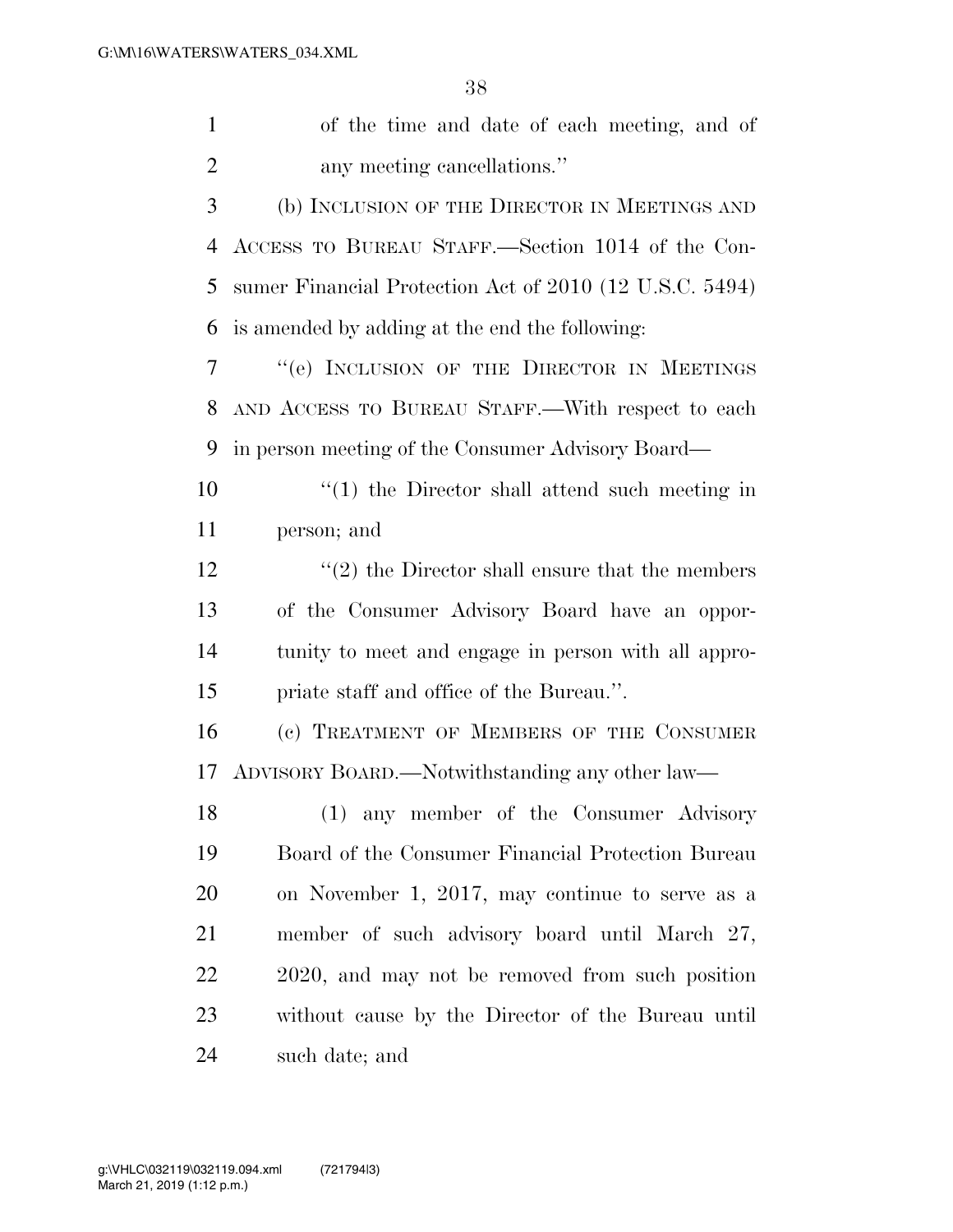(2) any member of the Consumer Advisory Board of the Consumer Financial Protection Bureau on the date of enactment of this Act, may continue to serve as a member of such advisory board until March 27, 2020, and may not be removed from such position without cause by the Director of the Bureau until such date.

 (d) ADDITIONAL REQUIREMENTS FOR ADVISORY COMMITTEES.—Section 1013 of the Consumer Financial Protection Act of 2010 (12 U.S.C. 5493) is amended by adding at the end the following:

12 "(j) ADVISORY COMMITTEE REQUIREMENTS.—

13 "(1) QUALIFICATIONS.—In appointing members of any advisory committee, other than the Consumer Advisory Board, the Director shall ensure that at 16 – least  $\frac{1}{3}$  of the members represent the interests of consumers, including experts in consumer protection, fair lending, civil rights, and representatives of com- munities that have been significantly impacted by higher-priced mortgage loans and other products 21 that resulted in consumer harm.

22 "(2) SELECTION OF MEMBERS REPRESENTING MINORITY-OWNED AND WOMEN-OWNED BUSI- NESSES.—In appointing members of any advisory committee, the Director shall seek to promote diver